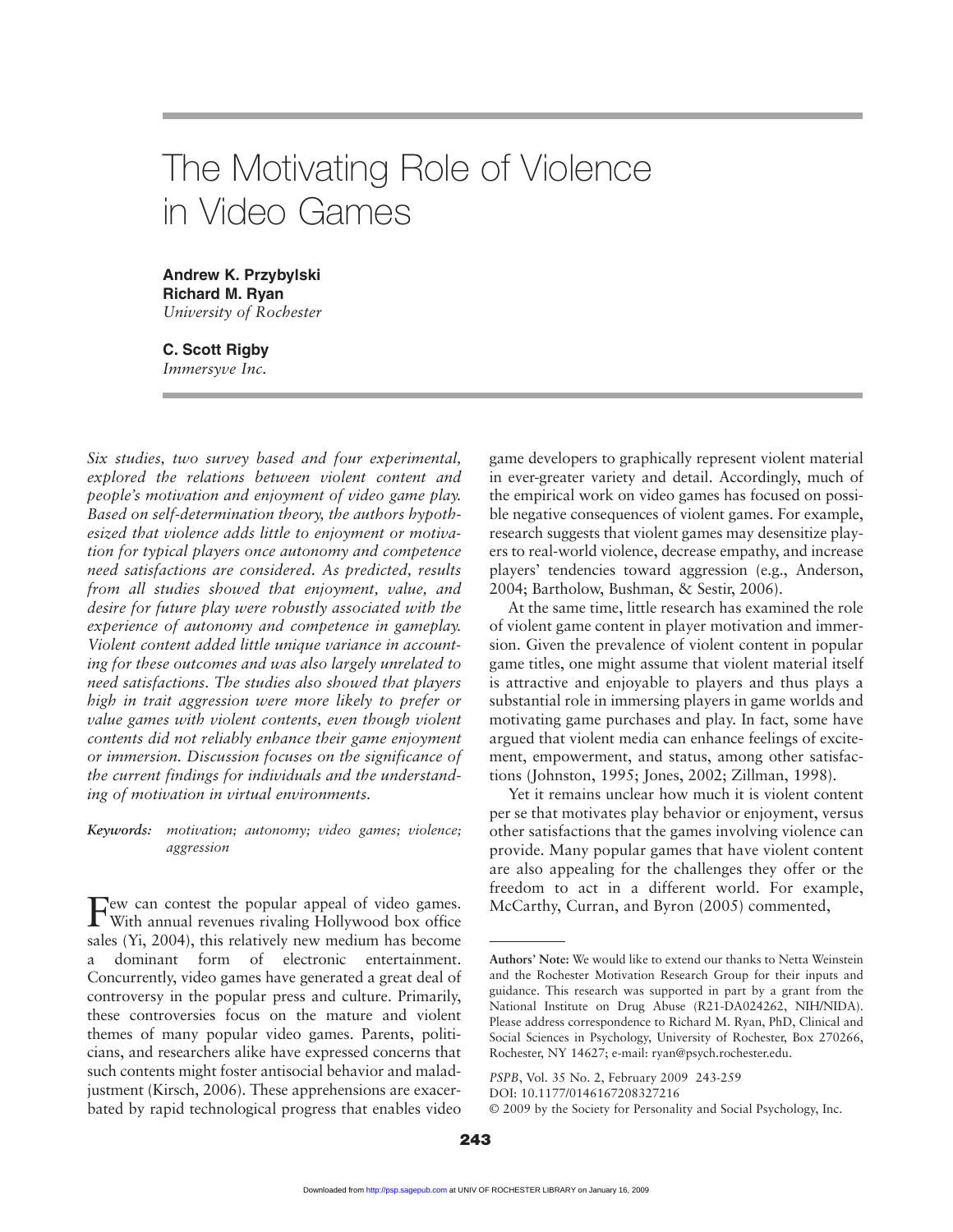In all the tabloid-inspired furor over *Grand Theft Auto*'s questionable content, it is easy to lose sight of why it's such a successful game in the first place. People don't play it for the violence; they play it because it affords the opportunity to do whatever they please. (p. 14)

Indeed, games involving war, combat, or adventures may provide opportunities for psychological satisfactions that are irrespective of the violent elements within the games. These include opportunities for mastery, achievement, heroism, and self-directed action. As Walkerdine (2007) reported, players often "like" the act of killing in games primarily because it represents feedback of progress or advancement through the game. When focused on the violence per se they often, in contrast, express ambivalence or anxiety. Similarly, Schneider, Lang, Shin, and Bradley (2004) found that video game play was immersive for players when violent acts were framed in compelling narrative. Yet to date there is virtually no research on the role of violence in motivating gameplay or enhancing player immersion.

In the present research we investigate the hypothesis that violent content plays a much less significant role in predicting enjoyment and persistence than many commentators, consumers, and game developers may assume. Instead, based on self-determination theory (SDT; Deci & Ryan, 1985; Ryan & Deci, 2000b) we suggest that both violent and nonviolent games are motivating mainly to the extent that they provide opportunities to satisfy basic psychological needs for competence, autonomy, and relatedness and that for the average player, violent content per se plays a very minor role above and beyond these satisfactions. At the same time we explore an "opt in" hypothesis, namely, whether individual predispositions toward aggression or hostility may lead to a preference for the violent content even if it does not account for enjoyment. We test these hypotheses through a series of experimental and survey studies. Before proceeding to these studies we briefly elaborate on the basis for these hypotheses.

## *Motivation for Gameplay*

As noted, little empirical research has focused on the motivational underpinnings or attractions of video games. Yet, as game developer Bartle (2004) pointed out, "Players must expect to get something out of their experience" (p. 128). This assumption is also reflected in uses-and-gratifications theory (Blumler & Katz, 1974; Sherry, Lucas, Greenberg, & Lachlan, 2006), which suggests that media use, including video games, is actively motivated and goal oriented. People, that is, are searching for specific satisfactions when they engage in games.

Based on SDT we suggest that video game play is typically intrinsically motivated, or energized by the inherent satisfactions derived from an activity. According to SDT, intrinsic motivation is the core type of motivation underlying most play and sport (Frederick & Ryan, 1995; Ryan & Deci, 2007). Intrinsic motivation would seem very relevant to computer gaming, as most players do not derive extragame rewards or approval or playing (indeed, most players pay to play and/or face disapproval). Rather, most players play because they find the activity itself to be interesting and enjoyable.

One minitheory of SDT, cognitive evaluation theory (CET; Deci & Ryan, 1980, 1985; Ryan & Deci, 2000a), focuses on the psychological satisfactions underlying intrinsic motivation. CET proposes that conditions that enhance a person's sense of autonomy and competence support intrinsic motivation, whereas factors that diminish perceived autonomy or competence undermine intrinsic motivation. *Autonomy* concerns a sense of volition when doing a task. When activities allow one to engage interests and experience choice or freedom in acting, a sense of autonomy is high. Provisions for choice, use of rewards as feedback (rather than to control behavior), and minimal external pressures have thus all been shown to enhance autonomy and in turn, intrinsic motivation (Deci, Koestner, & Ryan, 1999). Conversely, conditions that diminish a sense of choice or volition for actions interfere with perceived autonomy and undermine intrinsic motivation. In addition, CET suggests that activities will be more intrinsically motivating to the extent they provide opportunities for experiencing *competence* (Deci & Ryan, 1985). CET proposes that the experience of competence is enhanced by opportunities to exercise skills or abilities, be optimally challenged, or receive positive feedback and that these factors in turn enhance intrinsic motivation.

Recently, Ryan, Rigby, and Przybylski (2006) applied CET to better understand motivation for video games. Ryan et al. developed an assessment of players' experience of psychological need satisfaction. Using this framework they demonstrated that game designs differ in the autonomy they afford, such as the flexibility over movement and strategies, choice over tasks and goals, and how rewards are structured. Games also differ in competence supports, such as the degree to which controls are intuitive and readily mastered and tasks within the game provide graded challenges and clear positive feedback. Moreover, Ryan et al. showed at both between- and within-person levels of analysis that experiences of competence and autonomy predict game preferences, enjoyment, and persistence.

# *Violence as a Motivator*

Our current question asks to what extent are the factors postulated within SDT sufficient to account for game motivation and more specifically to what extent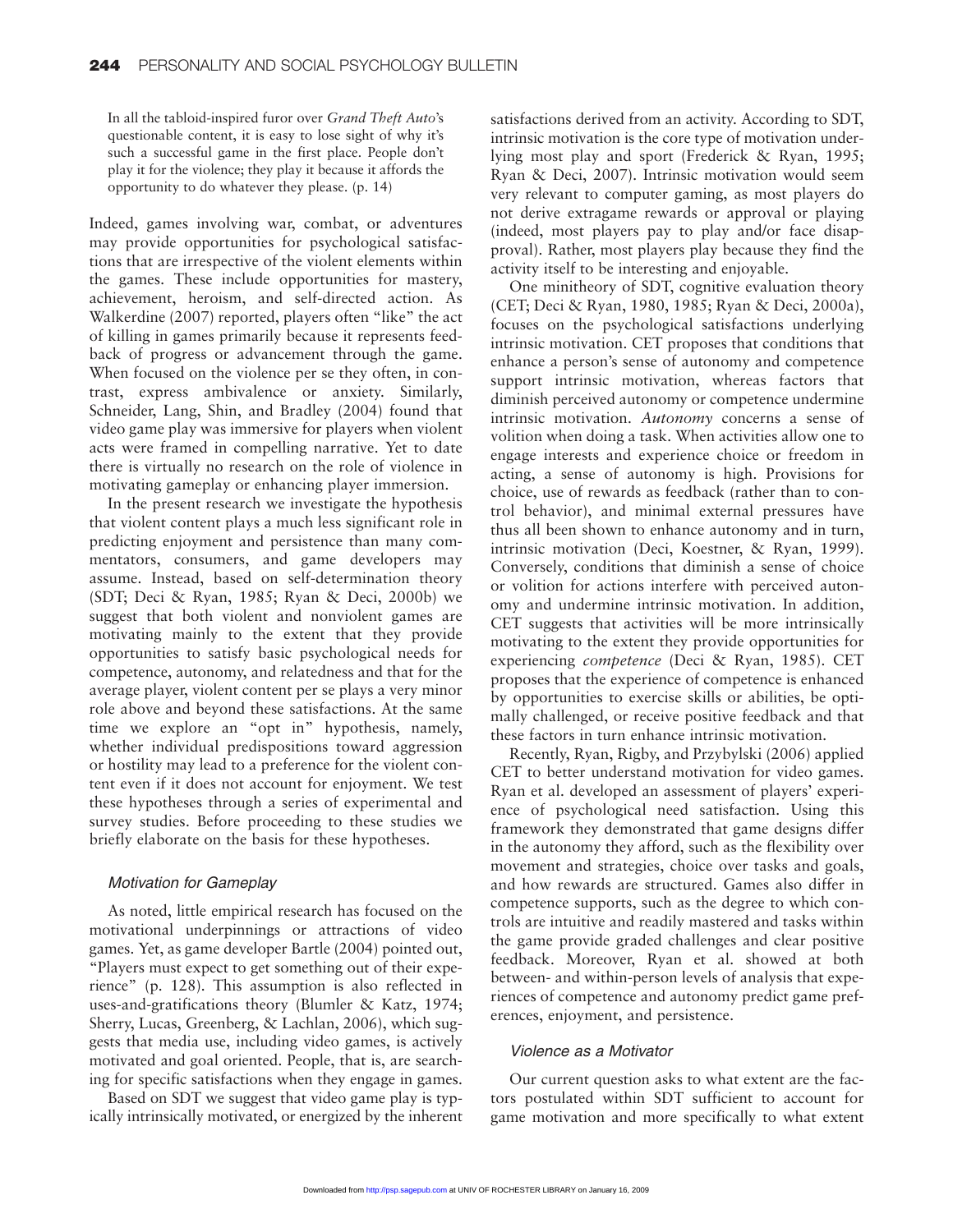does violent content add additional variance in explaining players' motivation. Clearly games involving armed fighting matches (e.g., *Mortal Kombat*), war (e.g., *Call of Duty*), or organized crime (e.g., *Grand Theft Auto*) offer a storyline or conceit within which feelings of autonomy and competence, as well as relatedness, can be engendered. For example, combat settings provide opportunities to select goals, experience challenges, create strategies, and exert personal control over actions, thus satisfying autonomy and competence needs. In multiplayer environments (e.g., *World of Warcraft*), games can also offer opportunities to experience relatedness and camaraderie as players pursue cooperative missions, share goals and rewards, and come to each other's aid.

But there may be additional satisfactions offered by violence itself. Some theorists have posited, for example, that humans are innately aggressive and derive satisfaction from it (e.g., Freud, 1915). More recently, Zillman (1998) and Jones (2002) argued that violent media offers opportunities for modern youths to feel brave and heroic. Johnston (1995) suggested that violent media could enhance mood and feelings of empowerment. Thus, there is some reason to think that violence itself has motivational features. It remains unclear however if these "benefits" are afforded by violent game content proper or the same psychological need satisfactions provided by games with little or no violence.

*Individual differences*. Although it may be the case for most players that violence per se does not enhance motivation except through the intrinsic satisfactions involved in challenging, self-directed play, there nonetheless may be a subgroup of individuals who specifically seek out violent or aggressive contents. Clearly, there are individual differences in propensities to be hostile or aggressive (e.g., Buss & Perry, 1992), which may impact upon preferences for violent media (Bushman & Geen, 1990; Huesmann, Moise, Podolski, & Eron, 2003). If this were the case, the converse would also be possible. People low in aggression or hostility may "opt out" of potentially interesting games because they find violent or gore-filled content unattractive. Thus, traits of aggression may interact with game contents in predicting preferences and motivation. In our view, the variables specified within CET that account for intrinsic motivation should sufficiently account for game enjoyment and motivation, however, hostile or aggressive individuals may prefer violent material independent of enjoyment as such content matches their trait-level propensities or tastes.

# *Overview of the Present Research*

In the current studies we test our postulate that virtual contexts can engender feelings competence, autonomy, and in some formats, relatedness to other players (Ryan et al., 2006). The degree to which a video game affords these specific need satisfactions will determine players' enjoyment and immersion within a virtual world, and violence will not provide additional variance once these factors are considered. No studies to date have tested whether violent content enhances immersion and enjoyment of play in video games. In addition, we examine the role of trait aggression in predicting preferences for violent contents independent of enjoyment or intrinsic motivation per se. We specifically predict that violent contents will be preferred by those high in this trait and dispreferred by those low in it.

Six studies explore these hypotheses. Study 1 examines relations between game enjoyment, popularity, immersion, and violent content in a survey of avid video game players. In Study 2, participants are exposed to a highly violent video game to examine the role of trait aggression in predicting game play motivation independent of in-game need satisfaction. Study 3 utilizes two video games, one violent and one nonviolent, to again test the sufficiency of needs to account for enjoyment and motivation and the moderating impact of trait aggression. Study 4 experimentally manipulates the conceit and depiction of violent content within the same game to provide a more stringent test of these main effects. Study 5 manipulates gore and blood displays in a controlled comparison using a sample of male gamers. Study 6 returns to an online survey design to test the role of dispositional aggression in moderating the relation between violent content and value for play.

# **STUDY 1**

To gain a broad idea of the motivating role of violent game content, we surveyed video game players. We hypothesized that a player's experience of competence and autonomy is the primary determinant of motivation and enjoyment and that violent content would account for little incremental variance. Specifically, we predicted that players will be intrinsically motivated for play, experience immersion, and be likely to recommend a game only insofar as they perceive a video game as satisfying basic psychological needs, and we did not expect violent content per se to contribute additional unique variance in accounting for these outcomes.

#### Method

# *Participants and Procedure*

The initial sample consisted of 1,028 members (99 female, 929 male) of a popular online community, selected because it is a forum for discussions about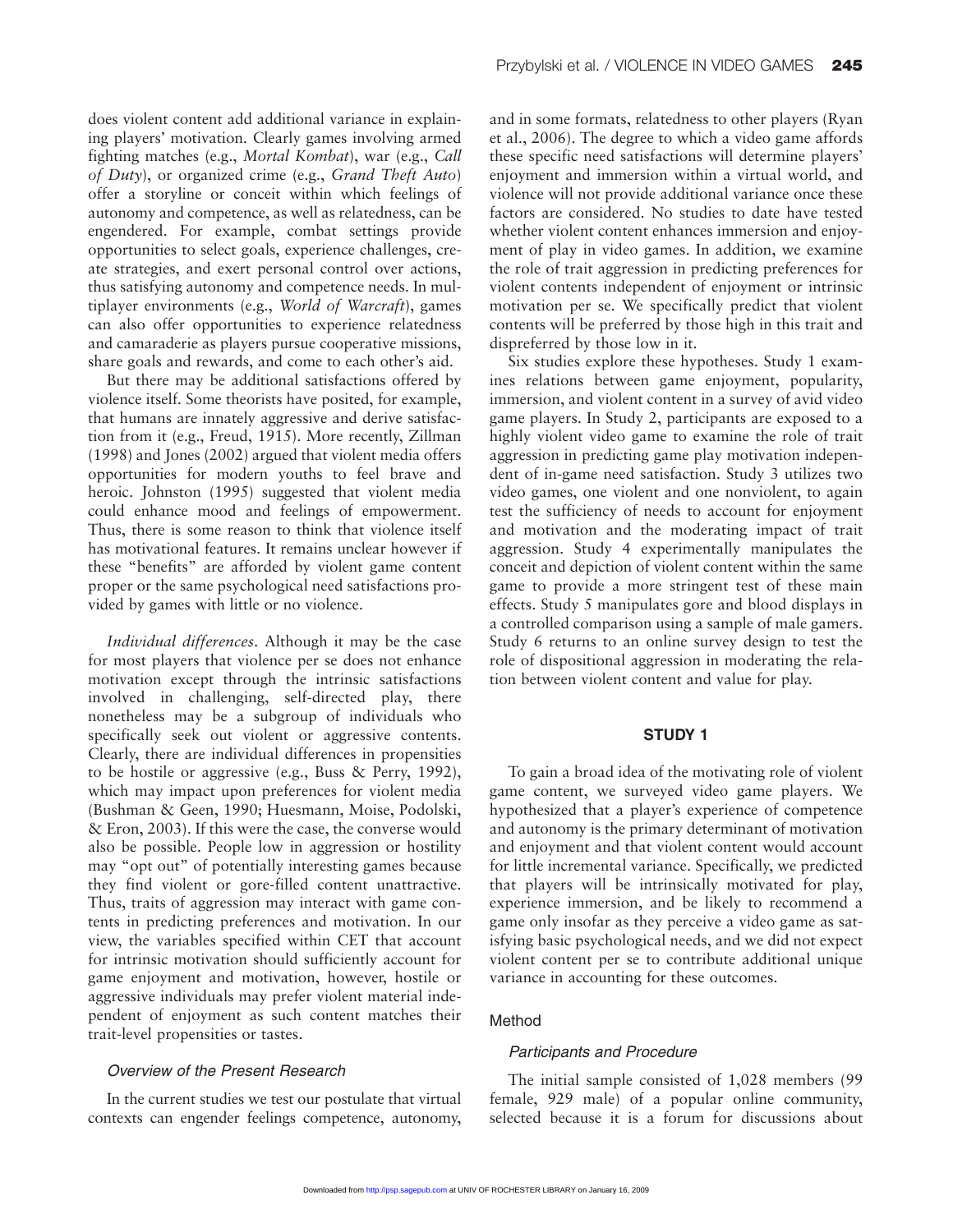video games and Internet culture. Participants ranged from 18 to 39 years  $(M = 24.14)$ , with 38.4% being married or in a committed relationship.

Participants were asked to respond with respect to a game that was self-selected as their current favorite. As incentive, those completing the survey were entered into a raffle for \$100. The survey was linked to the community's online forum for a 2-week period. To control for duplicate responses we crosschecked IP addresses. No duplicates were found.

# *Measures*

Survey measures were delivered in HTML format. All items, aside from demographics, were rated on 7-point scales, with anchors appropriate to each item.

*Player Experience of Need Satisfaction (PENS)*. The PENS subscales were created for research by Ryan et al. (2006) and further validated in two rounds of confirmatory factor analysis using survey data from 2,000 regular video game players. The PENS subscale for in-game competence (alpha = .70) consisted of three items focused on experiences of competence and mastery (e.g., "I felt competent at the game" and "I felt capable and effective while playing"). In-game autonomy (alpha = .69) was assessed with a four-item subscale measuring perceptions that the game offered meaningful choices and options during play (e.g., "I experienced a lot of freedom in the game" and "The game provides me with interesting options and choices"). Subscale items were averaged to create separate autonomy and competence scores. In-game relatedness, a subscale of the PENS primarily relevant to multiplayer contexts, was not assessed.

*Presence*. This nine-item scale, also from the PENS, assessed immersion in the gaming environment. Three items each assessed emotional, physical, and narrative presence. Sample items, respectively, were: "When playing the game I feel as if I am an important participant in the story," "I experience feelings as deeply in the game as I have in real life," and "When moving through the game world I feel as if I am actually there." A total score was created by averaging across the nine items (alpha = .88).

*Game enjoyment*. This was assessed with four items adapted from the Intrinsic Motivation Inventory (McAuley, Duncan, & Tammen, 1989; Ryan, 1982). Sample items included: "I thought the game was boring" (reversed) and "I enjoyed playing the game very much." Items were averaged to create a total score (alpha = .82).

*Sequel interest*. We assessed future game preference with one item: "I would buy a sequel to this game."

*Word of mouth*. We also used a single item to assess how much participants have shared their liking of the game with their friends: "I have recommended this game to others."

*Violence ratings*. We both coded the violence content of each game using our own coding system and applied ratings assigned by the Entertainment Software Rating Board (ESRB).

*ESRB rating*. The ESRB is a nonprofit group largely funded through the game industry that assigns games one of five ratings: E (everyone), E10+ (everyone 10 or older), T (teen), M (mature), or AO (adults only), which we coded from 1 to 5, respectively. The ESRB categories have been modified slightly over time; we used the most up-todate ratings for each game. In this sample no AO games were selected, so effectively this created a 1 to 4 scale. From the initial sample, 923 participants selected games that had ESRB ratings and 105 selected games that did not. There were three reasons for this: Some titles were published before 1994, the year the ESRB began reviewing games; some titles were heavily player-modified versions of retail games; and some titles were independently developed and therefore not reviewed by the ESRB. Thus, 105 participants were dropped from analyses, leaving a sample of 85 females and 838 males (*M* age = 24.17).

*Violence coding*. Three raters coded target games for violent contents. A rating of 1 was assigned to games with no violent content whatsoever (e.g., puzzle games like *Tetris*), a 2 was assigned to games with abstract violence (e.g., *Pokemon* or *Super Mario*), a 3 was assigned to games with impersonal violence (e.g., strategy games like *Starcraft* or *Civilization*), a 4 was assigned to games with fantasy violence (e.g., *World of Warcraft* or *Starfox*), and a 5 was assigned to games with realistic violence (e.g., *God of War 2* or *Grand Theft Auto 3*). To verify reliability, 50 game titles were selected at random and an interrater reliability of .95 was found based on the three raters. Given this high reliability, two of the three raters coded all remaining titles that also had an ESRB rating. Violence content was calculated by averaging rater scores.

# **Results**

## *Preliminary Analyses*

Of the 923 games included in the analyses, 99 received a rating of everyone, 32 a rating of everyone 10+, 506 a rating of teen, and 286 a rating of mature. No titles received an adults only rating. The mean violence rating was  $3.90 \ (SD = 0.99)$ .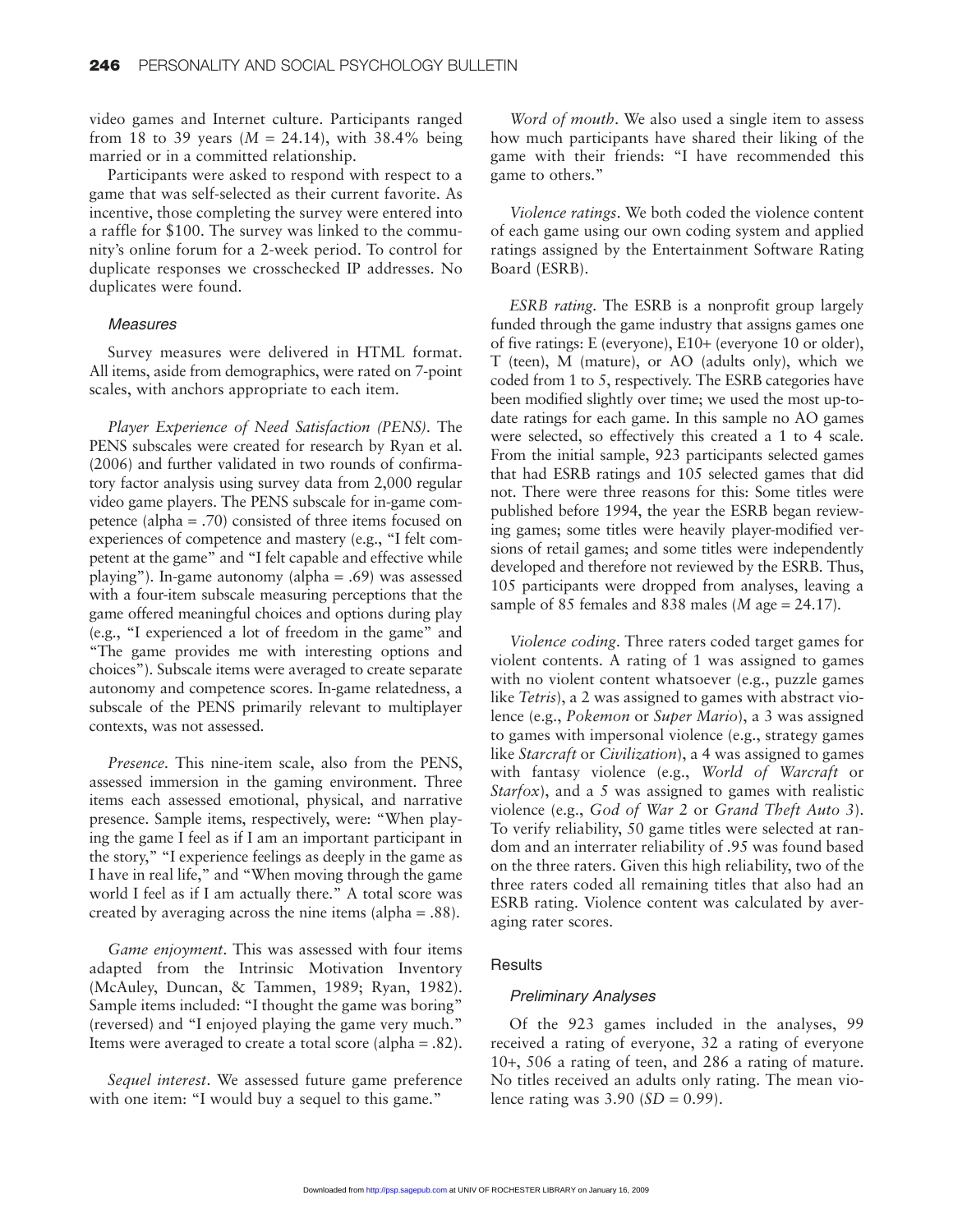|                            |          | 2         | 3        | $\overline{4}$ | 5        | 6        |          | 8        | 9        |
|----------------------------|----------|-----------|----------|----------------|----------|----------|----------|----------|----------|
| 1. Age                     |          |           |          |                |          |          |          |          |          |
| 2. Sex                     | $-.10**$ |           |          |                |          |          |          |          |          |
| 3. Entertainment Software  |          |           |          |                |          |          |          |          |          |
| Rating Board (ESRB) rating | $-.03$   | $-.15***$ |          |                |          |          |          |          |          |
| 4. Violent content         | .01      | $-.19***$ | $.75***$ |                |          |          |          |          |          |
| 5. In-game autonomy        | $.07*$   | .06       | .03      | .03            |          |          |          |          |          |
| 6. In-game competence      | $-.04$   | .01       | $-.01$   | $-.01$         | $.33***$ |          |          |          |          |
| 7. Game enjoyment          | .04      | .01       | .04      | .04            | $.48***$ | $.33***$ |          |          |          |
| 8. Presence                | $-.03$   | $.07*$    | $.08*$   | $.08*$         | $.49***$ | $.28***$ | $.31***$ |          |          |
| 9. Word of mouth           | .01      | .04       | $-.01$   | $-.03$         | $.37***$ | $.33***$ | $.49***$ | $.25***$ |          |
| 10. Sequel interest        | .05      | .06       | .01      | .01            | $.31***$ | $.22***$ | $.47***$ | $.24***$ | $.45***$ |

**TABLE 1:** Correlations Between Variables of Interest (Study 1; *n* = 923)

\**p* < .05. \*\**p* < .01. \*\*\**p* < .001.

We assessed sex differences on all study variables and game ratings and found three effects. Men selected titles with higher ESRB ratings, *F*(1, 921) = 21.24, *p* < .001,  $\eta^2$  = .02 (males *M* = 3.10, females *M* = 2.65); and more violent content,  $F(1, 921) = 34.85$ ,  $p < .001$ ,  $\eta^2 = .04$ (males *M* = 3.97, females *M* = 3.31). Women reported greater presence for their games,  $F(1, 921) = 5.00$ ,  $p <$ .05,  $\eta^2$  = .01 (males *M* = 3.93, females *M* = 4.28). There were no differences on any of the need satisfaction variables, enjoyment, word of mouth, or sequel interest.

#### *Primary Analyses*

To test the central hypotheses we ran correlations (Table 1) followed by two sets of simultaneous multiple regressions. First, we regressed enjoyment, presence, sequel interest, and word of mouth on in-game competence, in-game autonomy, and mature content (ESRB rating), respectively. Second, we ran a parallel analysis using our own violence coding. These results are presented in Table 2. The regression with the ESRB rating shows significant relations of both autonomy and competence with all four outcomes, whereas the content rating predicted unique variance only for presence. Because the ESRB rating is based on sexual contents, mature language, and violence, the second regression using our violence rating tests more exclusively the role of violent content. In this regression, both autonomy and competence showed significant associations with outcomes, whereas violent content related only to presence.

# Brief Discussion

Results from Study 1 supported our primary hypotheses. We found that the psychological need satisfactions of autonomy and competence were associated with enjoyment, presence, sequel interest, and word of mouth, over and above both game maturity rating and violence content. Furthermore, the negative relations between violent content and gameplay outcomes suggest that violent content proper might not be a motivating factor across players.

## **STUDY 2**

Many popular video games frame gameplay challenges within a violent conceit. For example, by participating in the role of the story's hero, a player might exercise force or commit violent acts against "bad guys" to save the day. Such scenarios offer opportunities for competence feedback and autonomous action, and the actual violent content may be secondary. Yet given that games can vary in the violence depicted, it is reasonable to assume that aggressive persons might differentially prefer or opt in to games offering more violent content.

In Study 2 we engaged players with a violent game in a laboratory setting. As in the Study 1 survey, we predicted players' experience of competence and autonomy during play will significantly account for their enjoyment, immersion, and preference for future engagement. Yet, insofar as dispositional factors impact opt-in behavior, we predicted that differences in trait aggression would account for unique variance in preference for future play for this violent game, over and above variance accounted for by need satisfaction.

# Method

# *Participants*

In Study 2, 68 undergraduates (21 male, 47 female) with a mean age of 19.5 years  $(SD = 1.2)$  reported to a video lab for extra course credit.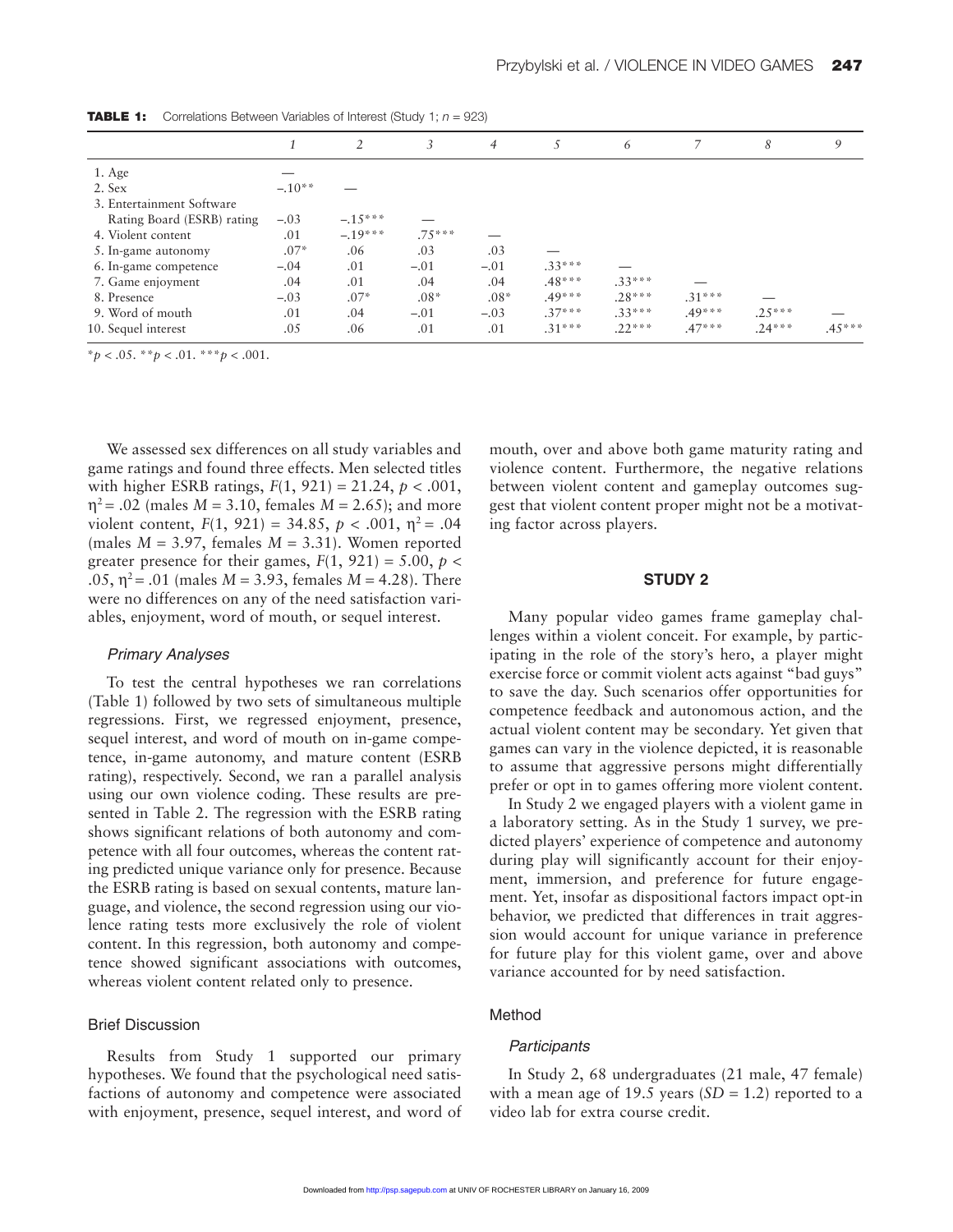| Dependent Variables           |        |                    | Entertainment<br>Software Rating<br>Board (ESRB) $\beta$ | Violence<br>β |
|-------------------------------|--------|--------------------|----------------------------------------------------------|---------------|
| Enjoyment                     | Step 1 | <b>Sex</b>         | $-.01$                                                   | $-.01$        |
|                               | Step 2 | Game content       | .03                                                      | .01           |
| $R^2$ <sub>a</sub> = .00, .26 |        | In-game competence | $.19***$                                                 | $.19***$      |
| $R^2_{h} = .00, .26$          |        | In-game autonomy   | $.41***$                                                 | $.42***$      |
| Presence                      | Step 1 | Sex                | $-.07*$                                                  | $-.07*$       |
|                               | Step 2 | Game content       | $.07*$                                                   | $.09***$      |
| $R^2$ <sub>2</sub> = .01, .26 |        | In-game competence | $.14***$                                                 | $.14***$      |
| $R_{h}^{2} = .01, .27$        |        | In-game autonomy   | $.44***$                                                 | $.45***$      |
| Word of mouth                 | Step 1 | Sex                | $-.04$                                                   | $-.04$        |
|                               | Step 2 | Game content       | $-.02$                                                   | $-.02$        |
| $R^2$ <sub>2</sub> = .00, .18 |        | In-game competence | $.23***$                                                 | $.23***$      |
| $R^2_{h} = .00, .18$          |        | In-game autonomy   | $.29***$                                                 | $.29***$      |
| Sequel interest               | Step 1 | Sex                | $-.06$                                                   | $-.06$        |
|                               | Step 2 | Game content       | .01                                                      | $-.06$        |
| $R^2$ <sub>a</sub> = .00, .25 |        | In-game competence | $.14***$                                                 | $.14***$      |
| $R^2_{h} = .00, .26$          |        | In-game autonomy   | $.26***$                                                 | $.26***$      |

**TABLE 2:** Simultaneous Regressions of Relations Between Game Content and In-Game Need Satisfaction on Outcomes of Interest (Study 1; *n* = 923)

NOTE:  $R^2$ <sub>a</sub> is variance estimate for each step of regression for violence content as ESRB.  $R^2$ <sub>b</sub> is variance estimate for each step of regression for violence content as coded by raters.

 $**p* < .05.$  \*\*\**p* < .001.

## *Target Game*

We selected the XBOX version of *House of the Dead III* (HOTD3) because it offered both simple controls and graphically violent gameplay. To progress, participants faced a series of bloody linear reflex-based challenges. Arcade games like HOTD3 are designed for short periods of play, typically 5 to 30 minutes. A 15-minute play period was thus selected to reflect play as it occurs in typical gaming sessions.

#### *Measures*

Measures were delivered in HTML format both preand postplay. Preplay assessments included an index of trait aggression and filler questions. Postplay assessments included measures of competence, autonomy, presence, enjoyment, and preference for future play. Ingame autonomy, competence, enjoyment, and presence were assessed as in Study 1, with alphas = .71, .73, .87, and .90, respectively.

Trait aggression was assessed with a 29-item trait aggression scale (Buss & Perry, 1992). Participants rated each statement on 7-point scales. The 29 items form four subscales: physical aggression (e.g., "Given enough provocation, I may hit another person"), verbal aggression (e.g., "I can't help getting into arguments with people who disagree with me"), anger (e.g., "I sometimes feel like a powder keg ready to explode"), and hostility (e.g., "I sometimes feel that people are laughing at me behind my back"). We collapsed across subscales to compute a total trait aggression score (alpha = .94).

*Preference for future play*. Preference for future play was assessed with five items, including "Given the chance I would play this game in my free time" and "I would be interested in having my own personal copy of this game." Reliability (alpha) was .92.

# **Results**

## *Preliminary Analyses*

There were no age effects and no sex differences for enjoyment, presence, future preference, or trait hostility. Males reported higher competence,  $F(1, 65) = 14.14$ ,  $p < .001$ ,  $\eta^2 = .018$  (males *M* = 4.59, females *M* = 3.26); and autonomy,  $F(1, 65) = 4.54$ ,  $p < .05$ ,  $\eta^2 = .09$  (males *M* = 2.95, females *M* = 2.39).

## *Primary Analyses*

We expected autonomy and competence to account for unique variance in enjoyment, presence, and preference for future play. Additionally we hypothesized that trait-level aggression might influence opting-in behavior as indexed by preference for future play. Correlations revealed that enjoyment, preference, and presence were each correlated with autonomy (*r*s = .59, .61, .54; *p*s < .001) and competence (*r*s = .63, .50, .53; *p*s < .001).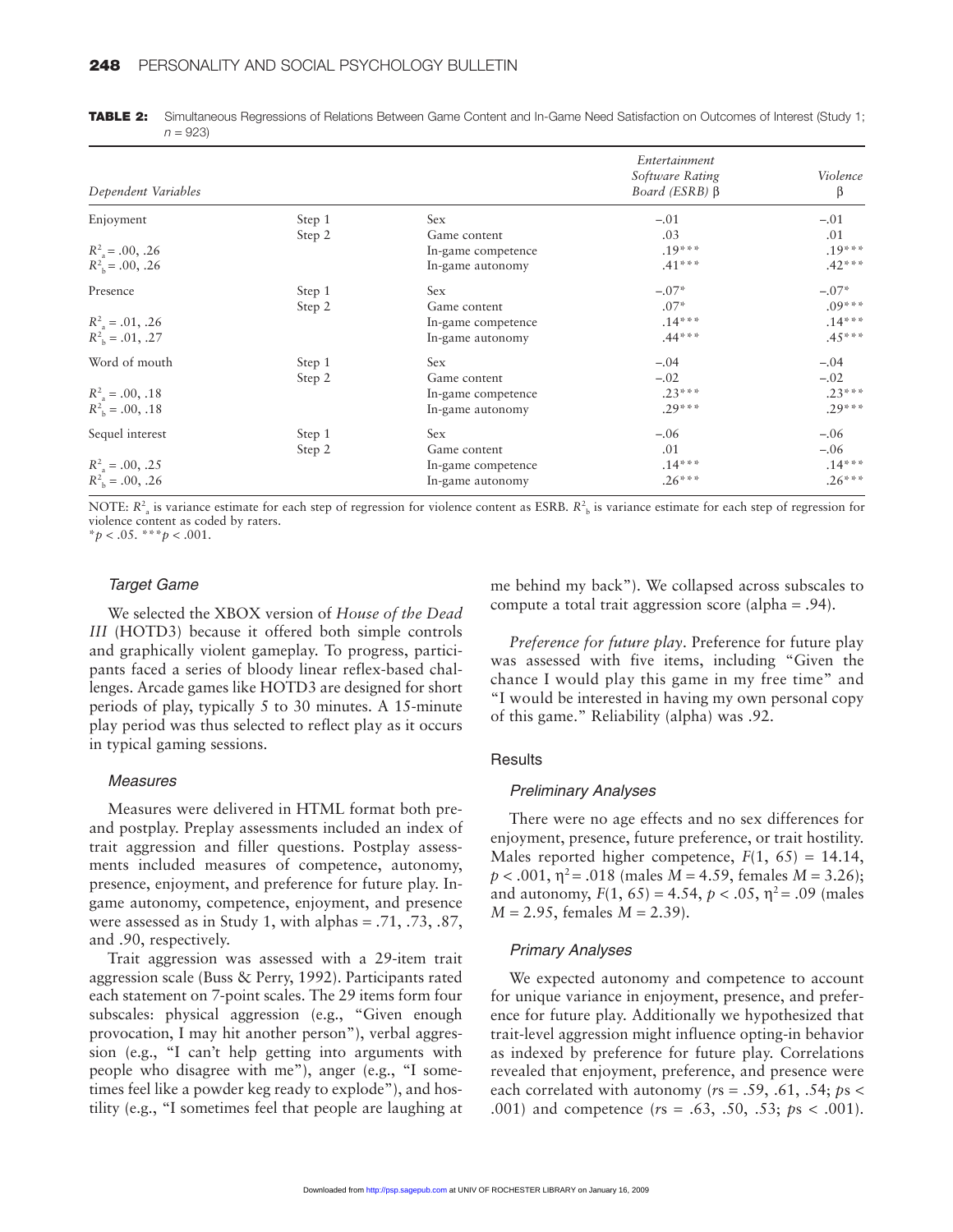| Dependent Variables |        |                    | β        |
|---------------------|--------|--------------------|----------|
| Enjoyment           | Step 1 | Sex                | $-.16$   |
|                     | Step 2 | Trait aggression   | .12      |
|                     |        | In-game competence | $.54***$ |
| $R^2 = .03, .55$    |        | In-game autonomy   | $.37***$ |
| Future preference   | Step 1 | Sex                | $-.19$   |
|                     | Step 2 | Trait aggression   | $.37***$ |
|                     |        | In-game competence | $.36***$ |
| $R^2 = .04, .57$    |        | In-game autonomy   | $.41***$ |
| Presence            | Step 1 | Sex                | $-.08$   |
|                     | Step 2 | Trait aggression   | $-.06$   |
|                     |        | In-game competence | $.43***$ |
| $R^2 = .01, .52$    |        | In-game autonomy   | $.43***$ |

**TABLE 3:** Simultaneous Regressions of Relations Between Trait Aggression and In-Game Need Satisfaction on Outcomes of Interest (Study 2; *n* = 68)

\*\*\**p* < .001.

Trait aggression was significantly correlated with future preference  $(r = .46, p < .001)$  but not enjoyment  $(r = .21,$ *ns*) or presence  $(r = .03, ns)$ . Finally, trait aggression was unrelated to competence  $(r = .07, ns)$ , but it was associated with autonomy ( $r = .25$ ,  $p < .05$ ) within this violent game context.

To test our primary hypotheses, we simultaneously regressed enjoyment, preference for future play, and presence onto trait aggression, competence, and autonomy, controlling for sex (see Table 3). Autonomy and competence were related to all outcomes, but trait aggression remained significant only with regards to future preference. Secondary analyses placing sex and trait aggression in the first step of the regressions do not alter the direction, magnitude, or significance of effects in this or any of the other present studies.

## Brief Discussion

Study 2 results replicated the relations between in-game need satisfaction and enjoyment, preference, and presence within a violent game context. Furthermore, trait aggression contributed to opting-in behavior: Although those high in aggression did not report greater enjoyment or presence, they did report a stronger preference for playing this violent game in the future.

# **STUDY 3**

In Study 3 we utilized two games that differ in violent content to further explore the role of trait aggression in predicting preferences. We hypothesized that player experience of autonomy and competence need satisfaction would predict unique variance in outcomes across violent and nonviolent contents. Yet, in line with Study 2, we expected trait aggression to moderate the relation between condition (violent, nonviolent) and preference for future play.

# Method

# *Participants*

For Study 3, 99 students (41 males, 58 females), with a mean age of 20.1 years  $(SD = 1.4)$ , reported to a media lab for extra course credit.

# *Target Games*

Participants were randomly assigned to play either a nonviolent or a violent game. We chose the two games to parallel a classic study by Anderson et al. (2004), who used these same titles to contrast violent and nonviolent gameplay. Neither game is currently commercially available, but the respective developers offer each for free download. The nonviolent game, *Glider Pro 4*, belongs to the arcade genre and entails navigating a paper airplane through an obstacle-ridden home. Reflex-based challenges included capitalizing on updrafts to stay aloft and avoiding collisions with furniture and nefarious paper shredders. The violent game, *Marathon 2*, belongs to the first-person shooter (FPS) genre, and much like the target game in Study 2, involves reflex-based challenges framed within a violent conceit.

Questionnaires were administered through hypertext markup language form presented before and after a 20-minute gameplay session.

## *Measures*

We assessed variables of interest exactly as in Study 2. Reliabilities (alpha) in Study 3 were .87 for competence, .85 for autonomy, .89 for enjoyment, .87 for presence, .95 for preference for future play, and .93 for trait aggression.

## **Results**

## *Preliminary Results*

We tested for main effects and interactions of age, sex, and condition across variables of interest. Only one effect found was found: Males (*M* = 3.38) reported higher in-game competence than females  $(M = 2.49)$ , *F*(1, 98) = 9.99,  $p < .01$ ,  $\eta^2$  = .09. It is noteworthy that there was no effect of condition on either autonomy or competence.

# *Primary Results*

We expected that psychological need satisfaction would account for unique variance in enjoyment, preference for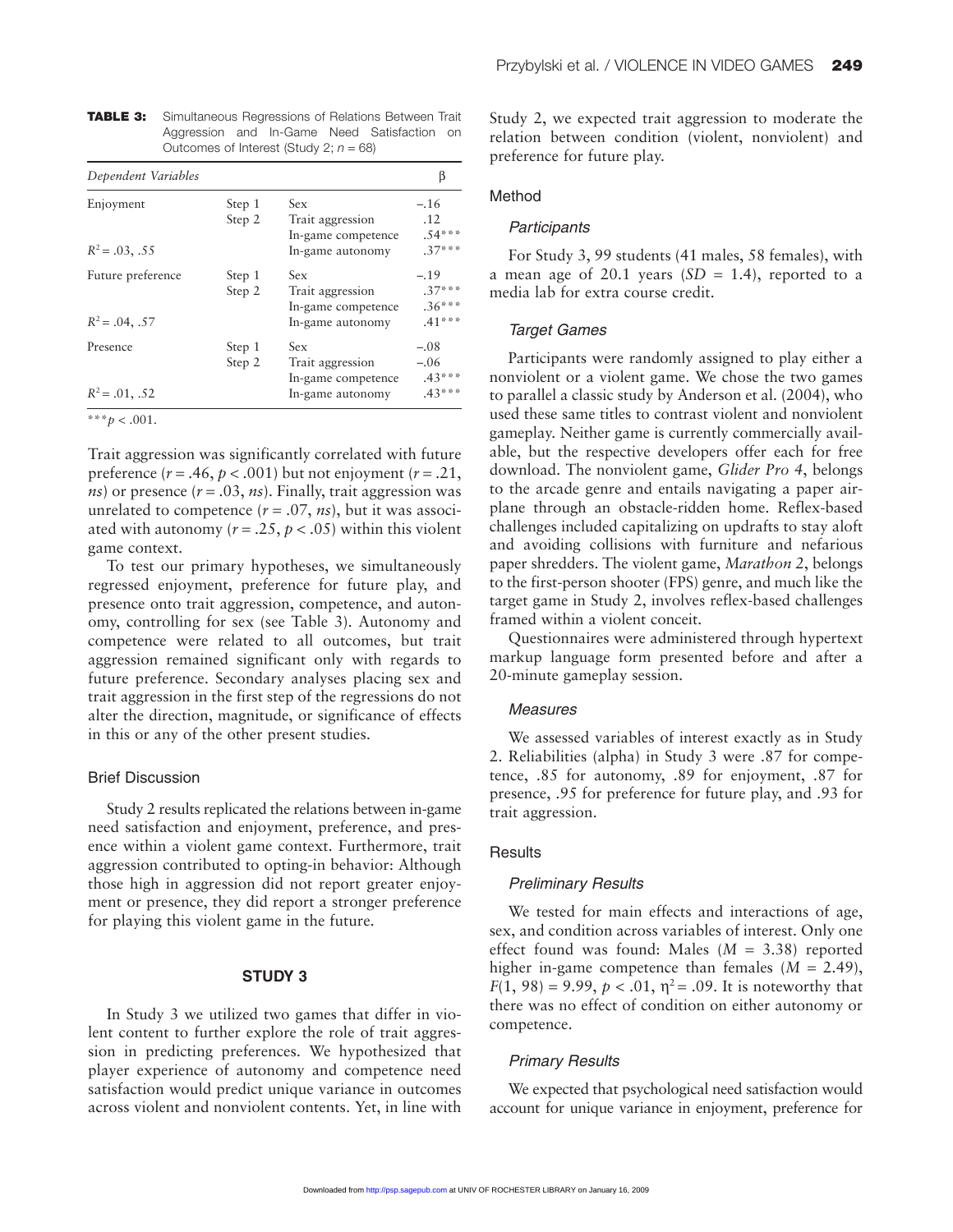| Dependent Variables        |        |                    | <i>LVG</i> ( $n = 51$ ) $\beta$ | $HVG$ (n = 48) $\beta$ |
|----------------------------|--------|--------------------|---------------------------------|------------------------|
| Enjoyment                  | Step 1 | Sex                | $-.05$                          | $-.13$                 |
|                            | Step 2 | Trait aggression   | $-.08$                          | .03                    |
|                            |        | In-game competence | $.39**$                         | $.30***$               |
| $R^2$ = .00, .75, .02, .62 |        | In-game autonomy   | $.53***$                        | $.55***$               |
| Future preference          | Step 1 | Sex                | .04                             | $-.01$                 |
|                            | Step 2 | Trait aggression   | $-.08$                          | .13                    |
|                            |        | In-game competence | $.39**$                         | .27                    |
| $R^2$ = .00, .75, .00, .51 |        | In-game autonomy   | $.53***$                        | $.46***$               |
| Presence                   | Step 1 | <b>Sex</b>         | .06                             | .01                    |
|                            | Step 2 | Trait aggression   | .14                             | .18                    |
|                            |        | In-game competence | .04                             | .18                    |
| $R^2 = .00, .43, .00, .62$ |        | In-game autonomy   | $.63***$                        | $.59***$               |

**TABLE 4:** Simultaneous Regressions of Relations Between Trait Aggression and In-Game Need Satisfaction on Outcomes of Interest Within High (HVG) and Low (LVG) Violence Conditions (Study 3)

\*\**p* < .01. \*\*\**p* < .001.

**TABLE 5:** The Effects of Condition on Outcomes as Moderated by Trait Aggression (Study 3; *n* = 99)

| Dependent Variables   |        |                  | β        |
|-----------------------|--------|------------------|----------|
| Enjoyment             | Step 1 | Sex              | $-.03$   |
|                       | Step 2 | Trait aggression | .01      |
|                       |        | Condition        | $-.12$   |
| $R^2 = .00, .02, .09$ | Step 3 | Interaction      | $1.29**$ |
| Future preference     | Step 1 | Sex              | $-.02$   |
|                       | Step 2 | Trait aggression | .13      |
|                       |        | Condition        | $-.10$   |
| $R^2$ = .00, .03, .07 | Step 3 | Interaction      | $.87*$   |
| Presence              | Step 1 | Sex              | $-.03$   |
|                       | Step 2 | Trait aggression | $.24*$   |
|                       |        | Condition        | .05      |
| $R^2 = .00, .06, .10$ | Step 3 | Interaction      | $.89*$   |

\**p* < .05. \*\**p* < .01.

future play, and presence. We further hypothesized that condition (violent, nonviolent) would interact with individual differences in aggression in predicting preference for future play. To test these hypotheses we simultaneously regressed enjoyment, preference for future play, and presence onto trait aggression, autonomy, and competence separately for players of each game. Table 4 presents these results. To test the interaction between violent/nonviolent condition and trait aggression we also conducted a series of hierarchical regressions, presented in Table 5.

Results supported our first hypotheses that in-game autonomy and competence would be associated with enjoyment, preference for future play, and presence. Besides a modest relation between trait aggression and presence across condition, we did not find any significant main effects for individual differences in aggression on gameplay variables. Trait aggression did, however, interact with game type (violent, nonviolent) in predicting enjoyment, preference for future play, and presence (accounting for 7%, 4%, and 4% unique predictive



**Figure 1** The effect of condition (low violence/high violence) on future preference as moderated by trait aggression (low/high): Study 3.

NOTE: LVC = low violence condition; HVC = high violence condition.

variance, respectively). Figure 1 depicts this interaction for preference for future play, indicating that players low in trait aggression showed a preference for the nonviolent game, whereas high aggression participants did not show differential ratings across level of violence. The form of all three interactions was similar. Supplementary analysis revealed that when controlling for autonomy and competence satisfactions, these interactions were no longer significant.

# Brief Discussion

Findings largely supported our hypotheses. First, players, on average, did not find the violent game to be more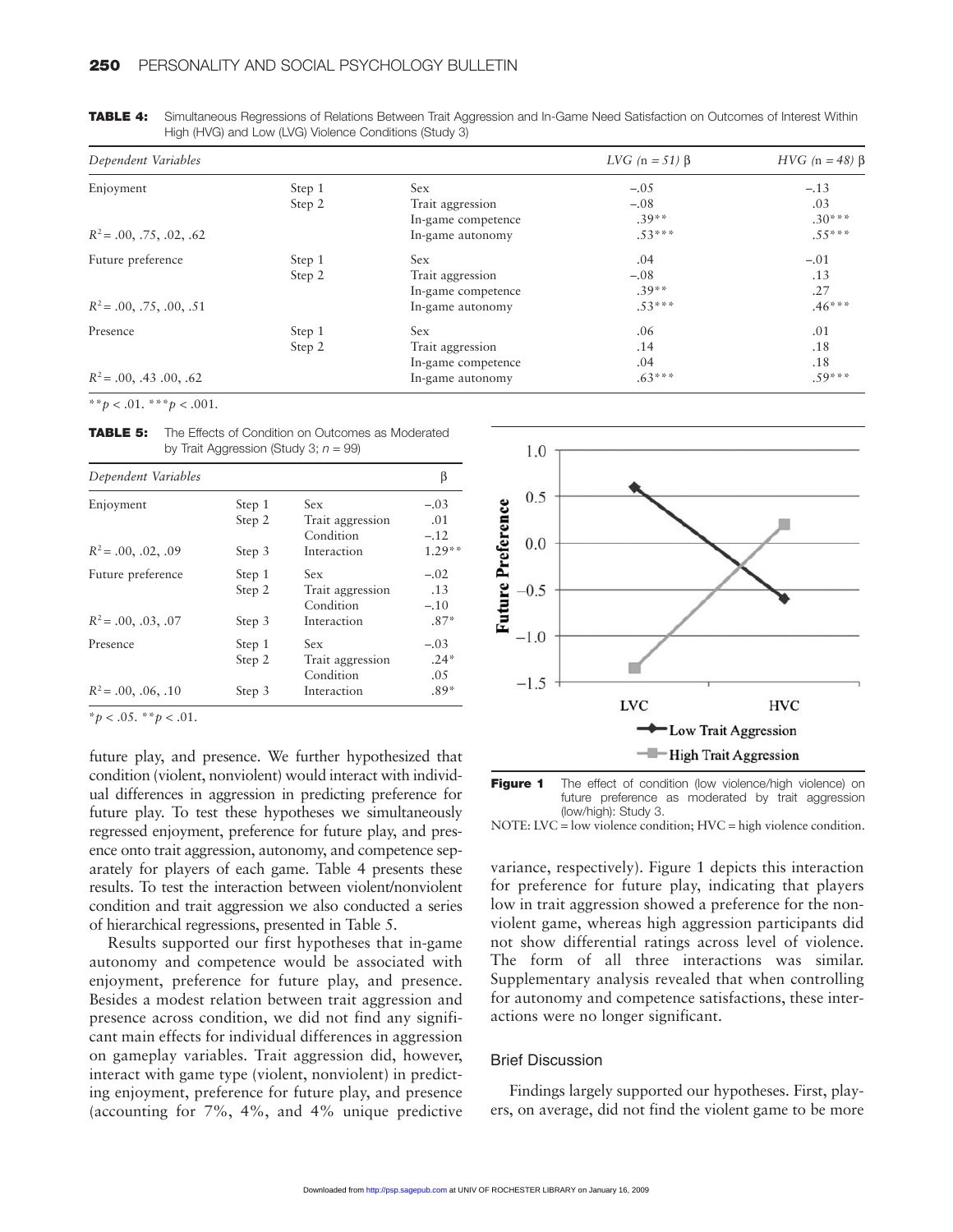enjoyable than the nonviolent one, nor did it foster greater autonomy or competence feelings. In contrast, players' experience of need satisfaction was associated with enjoyment, presence, and preference for future play for both games. A condition by trait aggression interaction revealed that participants low in aggression were less likely to prefer, enjoy, or become immersed in the violent game relative to the nonviolent one.

In Study 3 we followed Anderson et al. (2004), who used these same two games to contrast nonviolent and violent play. Although violent content may have accounted for these observed effects, these two games also differed in a number of other ways. The nonviolent game was an easily mastered arcade game, while the violent game was a more complex and challenging firstperson shooter. The structure of the challenges, the control complexity, and other features of these games also varied. A more compelling experiment might control for these potential confounds. Accordingly, in Study 4 we modify a single computer game to manipulate the presentation and narrative framing so as to have both violent and nonviolent versions of the same play format, offering all players the same game challenges.

# **STUDY 4**

In Study 4 we again examine the effects of violent contents on enjoyment and the role of dispositional aggression on opting-in behavior for violent games. To this end we modified a commercially available video game so that it offered participants functionally identical challenges and either high or low level of violent content. Unlike Study 3, the structure of gameplay was invariant across the violent and nonviolent conditions, so we did not expect main effects of condition on competence, autonomy, enjoyment, presence, or preference for future play. We did expect condition to interact with trait aggression in predicting preference for future play, but not enjoyment, because in this case, the opportunities for autonomy and competence in play would be the same. Persons high in trait aggression were expected to prefer the high violence version.

# Method

## *Participants and Procedure*

In Study 4, 101 students (36 males, 65 females) with a mean age of 19.6  $(SD = 1.3)$  reported to a media lab for extra credit. They were provided with instructions and a 20-minute training period to become familiar with the control interface. After the training period, surveys were administered through hypertext markup language. Upon completion of this first set of questionnaires, participants were randomly assigned to either the low or high violence conditions. Following a 20-minute play period, postquestionnaires were administered.

# *Target Game*

For this study we extensively modified a commercially available game, *Half-Life 2* (HL2). By means of a programming toolkit we created three virtual environments; the first was a training ground sequence, designed with the aim of teaching participants the prerequisite skills for successful play. There was no violent content in this environment. Following this, participants were shown a short video appropriate for condition. This 30-second clip provided a short narrative and visuals that framed the upcoming gameplay. Two versions were developed. In both, participants were told that the environment was populated by computercontrolled adversaries. Those assigned to the high violence condition (HVC) were told that these adversaries were intent on doing them harm with firearms and physical attacks, and the player was equipped with a weapon to dispatch these adversaries in a thoroughly bloody manner. Participants in the low violence condition (LVC) were told that adversaries were programmed only to tag them with nonweapon marker. LVC participants were equipped with a marker that teleported their adversaries to "base," first floating them into the air serenely before they appeared to evaporate. Gameplay then ensued, with participants in the HVC playing the bloody version of HL2 and those in the LVC playing the same game as "tag," with gore removed.

## *Measures*

We assessed variables in the same manner as Studies 1, 2, and 3. Reliabilities (alpha) in Study 4 were .79 for competence, .75 for autonomy, .80 for enjoyment, .85 for presence, .95 for preference for future play, and .91 for trait aggression.

# **Results**

## *Preliminary Analyses*

As expected, MANOVA revealed no differences between low and high violence conditions on competence, autonomy, enjoyment, preference for future play, or presence. Sex differences were in evidence for autonomy,  $F(1, 99) = 34.57$ ,  $p < .001$ ,  $\eta^2 = .26$  (males  $M = 5.01$ , females *M* = 3.50); competence, *F*(1, 99) = 19.79, *p* < .001,  $\eta^2$  = .16 (males *M* = 3.79, females *M* = 2.66); enjoyment,  $F(1, 99) = 4.64$ ,  $p < 0.5$ ,  $\eta^2 = .04$  (males  $M = 3.66$ , females  $M = 3.04$ ; and preference for future play,  $F(1, 1)$ 99) = 11.94,  $p < .001$ ,  $\eta^2$  = .12 (males *M* = 3.90, females *M* = 2.78); but not for presence or trait aggression.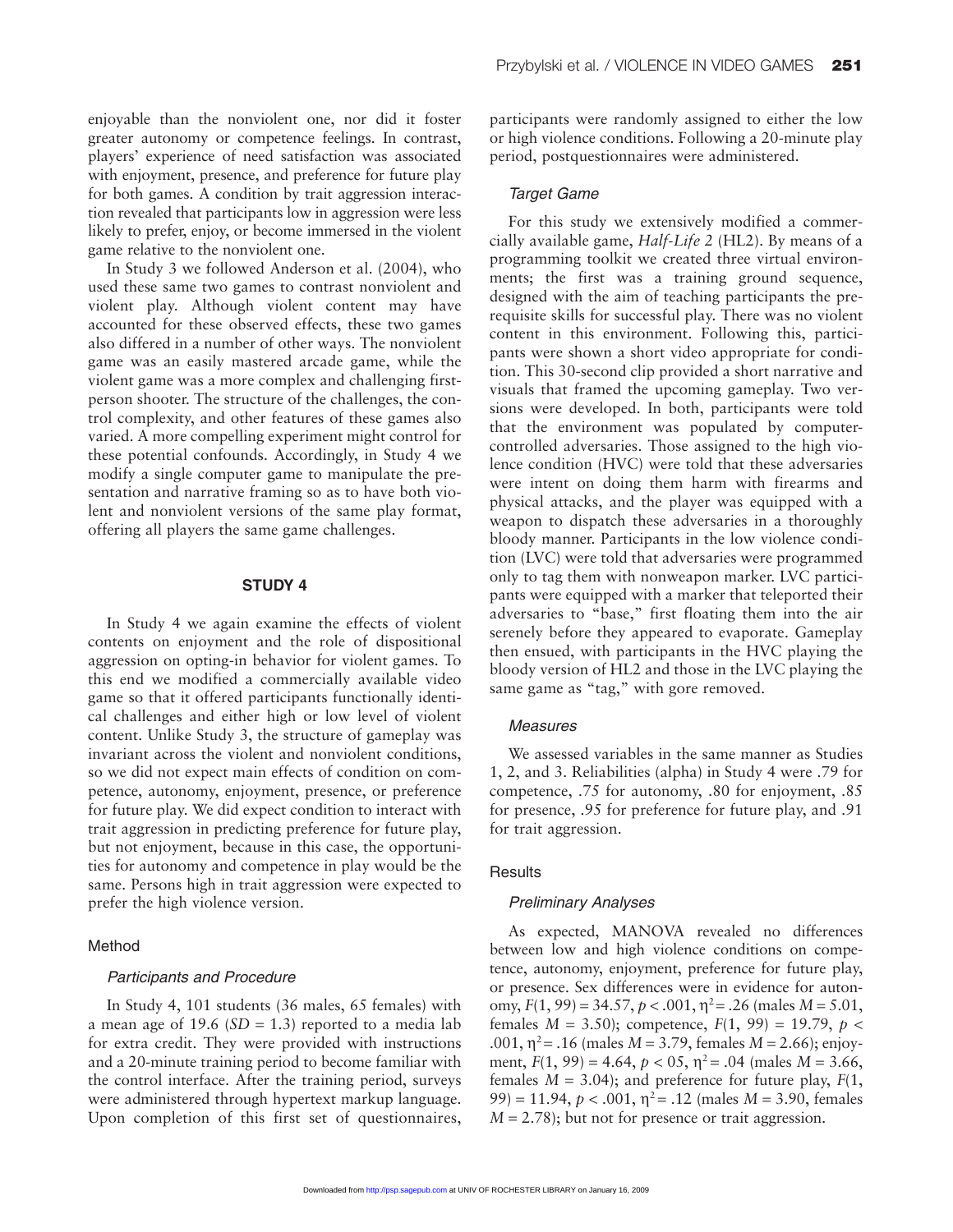| Dependent Variables                                                       |        |                                                            | <i>Study</i> 4 <i>LVC</i> ( $n = 52$ ) $\beta$ | <i>Study</i> 4 HVC ( $n = 49$ ) $\beta$ | Study 5 (n = 39) $\beta$       |
|---------------------------------------------------------------------------|--------|------------------------------------------------------------|------------------------------------------------|-----------------------------------------|--------------------------------|
| Enjoyment                                                                 | Step 1 | <b>Sex</b>                                                 | $-.02$                                         | $-.38**$                                | N/A                            |
| Study 4: $R^2 = .00, .31$<br>$R^2_{h} = .14, .63$<br>Study 5: $R^2 = .58$ | Step 2 | Trait aggression<br>In-game competence<br>In-game autonomy | .07<br>$.34*$<br>$.39*$                        | .07<br>$.60***$<br>$.29*$               | $-.11$<br>$.37***$<br>$.57***$ |
| Future preference                                                         | Step 1 | Sex.                                                       | $-.23$                                         | $-.47**$                                | N/A                            |
| Study 4: $R^2 = .05, .27$<br>$R^2_{h} = .22, .55$<br>Study 5: $R^2 = .66$ | Step 2 | Trait aggression<br>In-game competence<br>In-game autonomy | .01<br>$.38*$<br>.22                           | $.32**$<br>$.36***$<br>.21              | .04<br>$.46***$<br>$.47***$    |
| Presence                                                                  | Step 1 | Sex                                                        | $-.05$                                         | $-.22$                                  | N/A                            |
| Study 4: $R^2 = .00, .29$<br>$R^2_{h} = .05, .27$<br>Study 5: $R^2 = .37$ | Step 2 | Trait aggression<br>In-game competence<br>In-game autonomy | $-.01$<br>$.59***$<br>$-.04$                   | $.28*$<br>$.39*$<br>$-.03$              | $-.05$<br>.01<br>$.63***$      |

**TABLE 6:** Simultaneous Regressions of Relations Between Trait Aggression and In-Game Need Satisfaction on Outcomes Within High (HVC), Low (LVC) Violence Conditions, and Experienced Video Game Players (Studies 4 and 5)

NOTE:  $R^2$ <sub>a</sub> are the variance estimates for each step of regression for participants playing low violence game in Study 4.  $R^2$ <sub>b</sub> are the variance estimates for each step of regression for participants playing high violence game in Study 4.  $R<sup>2</sup>$  are the variance estimates for each regression for participants in Study 5.

\**p* < .05. \*\**p* < .01. \*\*\**p* < .001.

**TABLE 7:** The Effects of Condition on Outcomes as Moderated by Trait Aggression (Studies 4 and 5)

| Dependent Variables            |        |                  | Study 4 (n = 101) $\beta$ | Study 5 (n = 39) $\beta$ |
|--------------------------------|--------|------------------|---------------------------|--------------------------|
| Enjoyment                      | Step 1 | Sex              | $-.21***$                 | N/A                      |
|                                | Step 2 | Trait aggression | .14                       | $.34*$                   |
| Study 4: $R^2 = .04, .06, .07$ |        | Condition        | .01                       | $-.12$                   |
| Study 5: $R^2 = .09, .20$      | Step 3 | Interaction      | .34                       | $.36*$                   |
| Future preference              | Step 1 | <b>Sex</b>       | $-.35***$                 | N/A                      |
|                                | Step 2 | Trait aggression | $.23**$                   | $.39*$                   |
| Study 4: $R^2 = .12, .18, .23$ |        | Condition        | .11                       | $-.14$                   |
| Study 5: $R^2 = .16, .29$      | Step 3 | Interaction      | $.72**$                   | $.37*$                   |
| Presence                       | Step 1 | <b>Sex</b>       | $-.13$                    | N/A                      |
|                                | Step 2 | Trait aggression | .20                       | .32                      |
| Study 4: $R^2 = .02, .06, .08$ |        | Condition        | .02                       | $-.04$                   |
| Study 5: $R^2 = .10, .15$      | Step 3 | Interaction      | .58                       | .23                      |

NOTE:  $R^2$ <sub>a</sub> are the variance estimates for each step regression for participants in Study 4.  $R^2$ <sub>b</sub> are the variance estimates for each step regression for participants in Study 5.

\**p* < .05. \*\**p* < .01. \*\*\**p* < .001.

#### *Primary Analyses*

We anticipated replicating our findings from Studies 2 and 3 that competence and autonomy would account for unique variance in enjoyment and presence. Additionally, we anticipated that both trait aggression and need satisfaction would account for unique variance in preference for future play. Results in Table 6 support these hypotheses.

We further postulated that the relation between trait aggression and preference for future play would be moderated by condition. To test this interaction we utilized a hierarchical regression model. Controlling for sex we placed trait aggression and condition in the second step of the regression and their product term in the third step. This yielded a significant moderation accounting for nearly 5% variance in preference for future play over and above the combined contributions of sex, condition, and trait aggression. These results appear in Table 7.

## Brief Discussion

Study 4 results generally supported our hypotheses. Across condition, player need satisfaction predicted enjoyment, preference for future play, and presence. Furthermore, we found a unique contribution of trait aggression to preference for future play, but not enjoyment, as in Study 2. When players were presented with functionally identical gameplay, persons high in aggression preferred the high violence condition, whereas persons low in trait aggression preferred the low violence condition. This interaction (Figure 2) lends support to the idea that more aggressive persons may select themselves into games with a violent conceit. Yet when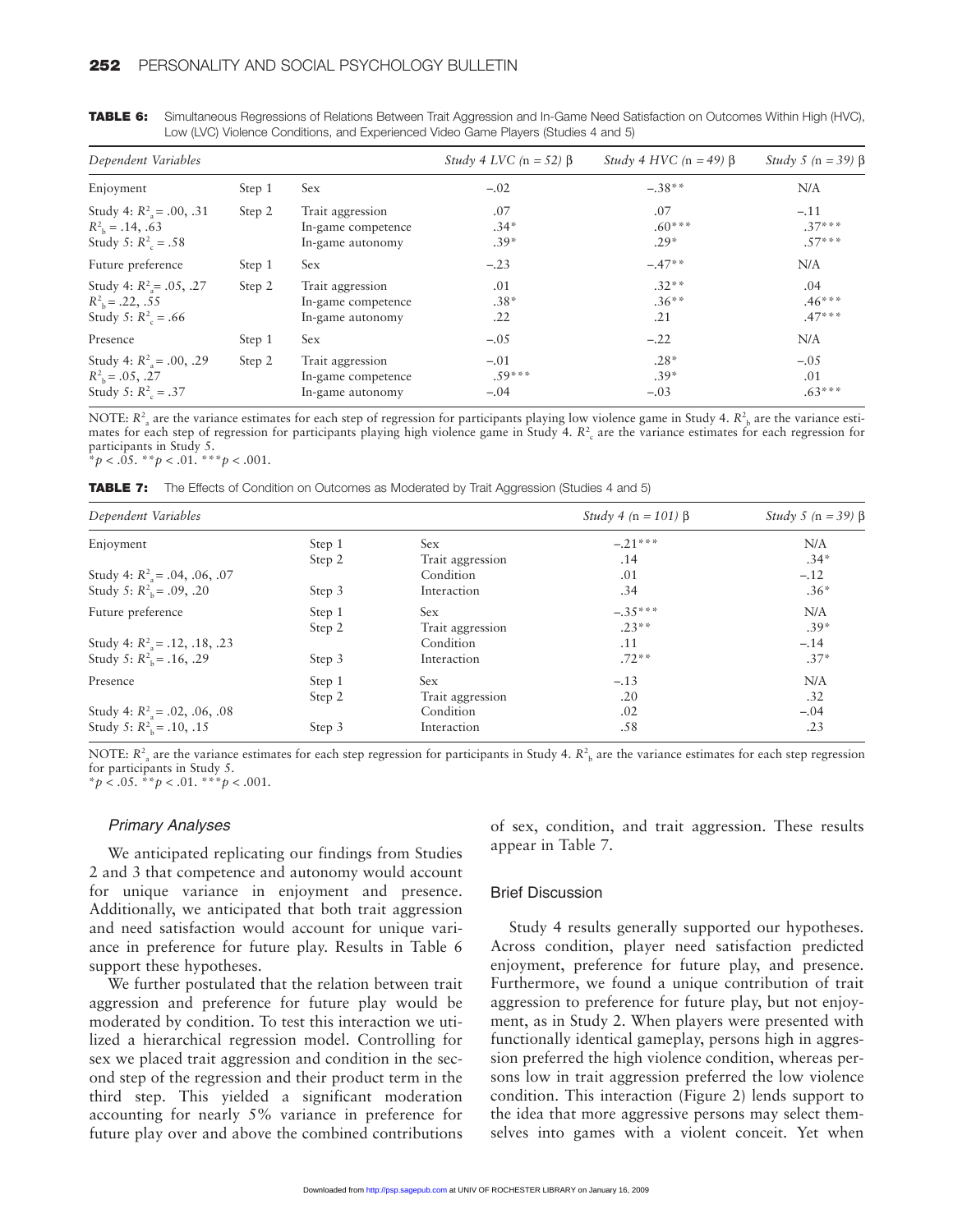

**Figure 2** The effect of condition (low violence/high violence) on future preference as moderated by trait aggression (low/high): Study 4.

NOTE: LVC = low violence condition; HVC = high violence condition.

player need satisfaction was controlled for across condition, trait aggression did not interact with violent content level in predicting enjoyment or presence, again suggesting that the violent content per se is not critical to enjoyment, even for those high in aggression.

# **STUDY 5**

In Study 5 we extend the external validity of our previous findings by examining the effects of violent content and dispositional aggression on enjoyment and opting-in behavior in a population of avid video game players. Specifically, we recruited young males who spend a significant amount of time playing video games.

As in Study 4, the structure of gameplay was invariant across low and high violence conditions. What was manipulated was the level of gore and blood. In line with SDT we predicted main effects for competence and autonomy on enjoyment, preference, and presence. We did not, however, expect condition to account for variance in need satisfactions or in players' enjoyment, preference, or presence. Finally, we expected that trait aggression would interact with the level of violent content in predicting opting-in behavior.

# Method

#### *Participants and Procedure*

For Study 5, 39 students, mean age of 19.54 (*SD* = 0.97), reported to a media lab for extra credit. Enrollment was limited to males who regularly spent more than 5 hours per week in video game play. Participants reported an average of  $7.47$  ( $SD = 5.60$ ) hours a week of play and 11.23  $(SD = 2.77)$  years of past video game play. The procedure and measures of Study 5 followed those of Study 2 exactly except that the game's settings were modified to present either low or high levels of graphic violence.

## *Target Game and Violence Conditions*

As in Study 2 we used the *HOTD3* arcade game. Participants were randomly assigned to play the game with a low level of graphic violence (no blood, neon green wounds on enemies) or a high level of graphic violence (gratuitous blood, realistic red wounds on enemies).

# *Measures*

We assessed variables exactly as in Study 2. Reliabilities (alphas) ranged from .86 to .94.

## **Results**

As expected, MANOVA revealed no significant differences of condition on assessments of competence, autonomy, enjoyment, preference for future play, or presence. This suggests that the added violence did not enhance player experiences.

We further predicted that gameplay competence and autonomy would be associated with enjoyment, preference, and presence and that trait-level aggression would account for variance in preference. To test these hypotheses we simultaneously regressed each dependent variable onto competence, autonomy, and trait aggression. As shown in Table 6, need satisfaction was a consistent predictor of outcomes. Although trait aggression and future preference were correlated  $(r = .38, p < .05)$ in the way expected, trait aggression did not account for unique variance in preference. We also expected that the relation between trait aggression and preference for future play would be moderated by condition. To test this we followed the same procedure outlined in Study 4. Results from these moderation analyses (see Table 7) reveal that trait aggression and condition did interact to account for 11% more variance in enjoyment and 13% more variance in preference as expected. The interaction plots follow the pattern of Figures 1 and 2. As in Study 3 these interactions were no longer significant when controlling for need satisfactions.

# Brief Discussion

The results mirrored findings from Study 4 and expanded their applicability to avid male video game players. In these players, psychological need satisfaction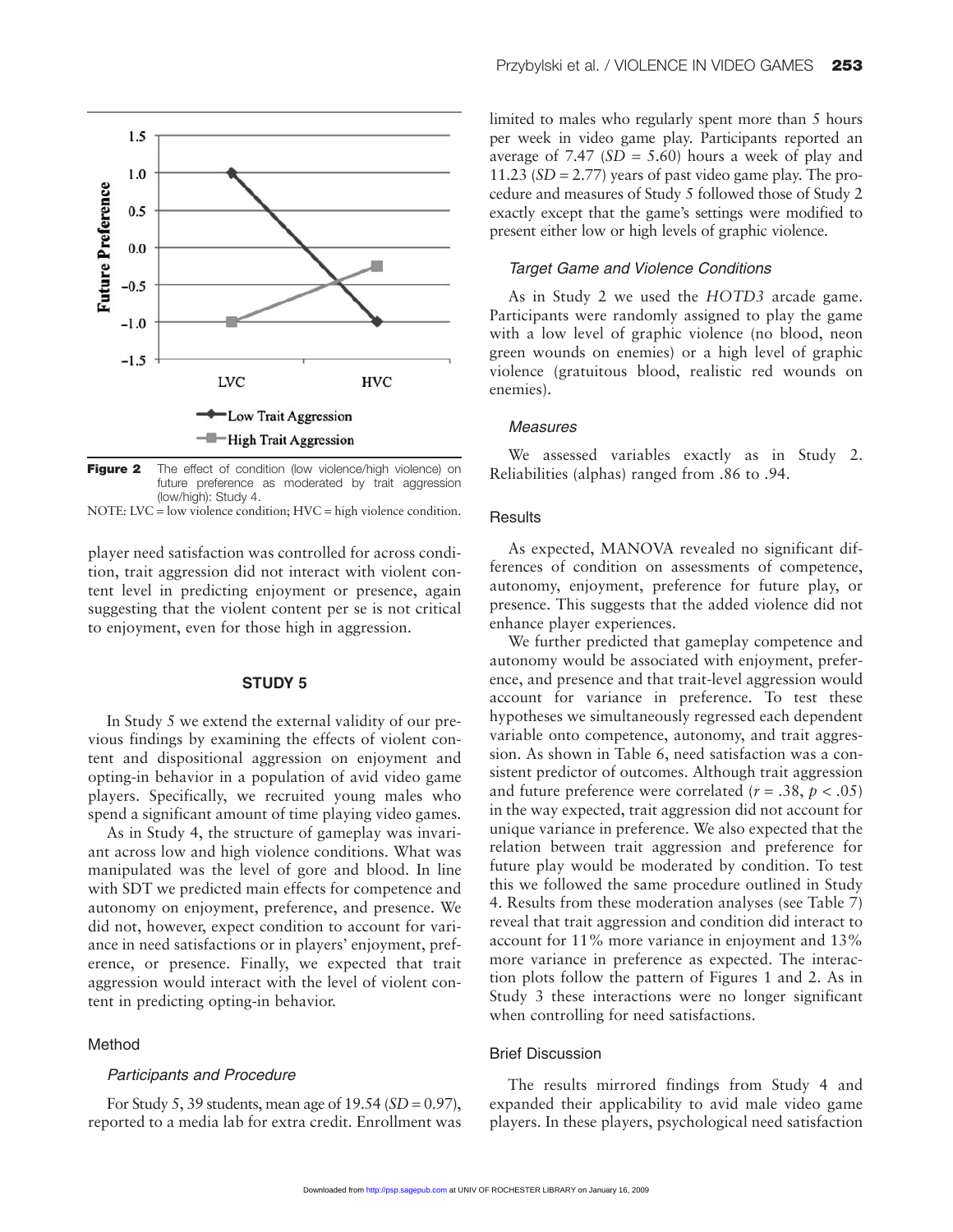remained a robust predictor of enjoyment, preference, and immersion, and level of violence did not by itself enhance enjoyment. Instead, as was the case for more novice players, violent content interacted with individual differences in aggression in predicting the attractiveness of the game.

# **STUDY 6**

Informed by experimental results, we returned to a survey design to test the role dispositional aggression might play in accounting for game outcomes and value for play in a diverse sample of regular video game players. As in the previous studies we anticipated that need satisfaction would predict substantial variance in game enjoyment, presence, word of mouth, and sequel interest. Second, mirroring experimental findings, we expected that ESRB rating (reflecting sexual and violent material) and our separate rating of violent content would both interact with trait aggression in predicting participants' appraisal of a game's value but, as in Study 4, not enjoyment or presence.

#### Method

#### *Participants and Procedure*

Participants were 1,642 (195 female, 1,447 male) persons ranging in age from 18 to 43 ( $M = 23.9$ ;  $SD =$ 4.09), recruited from the same online community sampled in Study 1. Participants were asked to respond to the survey with respect to their current favorite game. As incentive, they were entered into a raffle to win a cash prize, as in Study 1.

#### *Target Game Ratings*

Of the 1,642 titles endorsed by participants, 1,548 had an ESRB rating. Of these, 269 titles received a rating of everyone, 38 a rating of everyone 10+, 775 a rating of teen, and 466 a rating of mature. No titles received a rating of adults only. Two trained coders also rated each game for violent content using the 1 to 5 scale described in Study 1; the mean violence rating was 3.49 (*SD* = 1.30). For the same reasons specified in Study 1, 94 titles did not have ratings. This left 187 females and 1,361 males (*M* age = 24.02, *SD* = 4.15) in this sample.

#### *Measures*

We assessed variables in the same manner as Study 1. Reliabilities (alpha) for Study 6 were .68 for competence, .73 for autonomy, .80 for enjoyment, .78 for presence, and .95 for trait aggression. As in Study 1,

sequel interest and word of mouth were each assessed with one item.

*Game value*. To assess perceptions of their target game's value, participants rated the statement "The game was worth its price" on a 7-point scale.

#### **Results**

## *Preliminary Analyses*

Similar to Study 1, female participants were older, *F*(1, 1546) = 8.92,  $p < .01$ ,  $\eta^2$  = .01 (males *M* = 24.87, females  $M = 23.91$ ; reported higher levels of in-game autonomy,  $F(1, 1546) = 7.52$ ,  $p < .01$ ,  $\eta^2 = .01$  (males  $M = 4.86$ , females  $M = 5.11$ ; enjoyment,  $F(1, 1546) =$ 9.59,  $p < .01$ ,  $\eta^2 = .01$  (males  $M = 6.05$ , females  $M =$ 6.26); presence,  $F(1, 1546) = 23.80$ ,  $p < .001$ ,  $p<sup>2</sup> = .02$ (males  $M = 2.78$ , females  $M = 3.22$ ); and sequel interest, *F*(1, 1546) = 8.34,  $p < .01$ ,  $\eta^2$  = .01 (males *M* = 5.74, females  $M = 6.09$ ). Females also reported lower trait aggression,  $F(1, 1546) = 9.43$ ,  $p < .01$ ,  $\eta^2 = .01$  (males  $M = 3.40$ , females  $M = 3.10$ ; and they selected games with lower ESRB ratings, *F*(1, 1546) = 16.16, *p* < .001,  $\eta^2$  = .01 (males *M* = 2.13, females *M* = 1.89); and less violent content,  $F(1, 1546) = 14.46$ ,  $p < .001$ ,  $p^2 = .01$ (males *M* = 3.53, females *M* = 3.21).

## *Primary Analyses*

To test the relations between motivation, aggression, and outcomes we obtained both correlations (Table 8), and we performed hierarchical simultaneous regressions (Tables 9 and 10). First, correlations show positive relations of in-game need satisfaction with all outcomes of note and also, unlike Study 1, positive relations of violent content with autonomy, presence, and value. Next, controlling for sex, we regressed enjoyment, presence, word of mouth, and game value onto rating, ESRB, competence, and autonomy. Second, we regressed enjoyment, presence, word of mouth, and sequel interest onto presence/absence of violence, competence, and autonomy (see Table 9). Competence and autonomy experiences related strongly and positively to outcomes. ESRB and violent content ratings were positively related only to presence, and violent content showed weak but significant negative relations to enjoyment, word of mouth, and sequel interest.

Tests for interactions between dispositional aggression and violent content on outcomes are reported in Table 10. Only the interaction involving game value was significant (Figures 3 and 4), showing that those higher in aggression reported more value for games that were violent.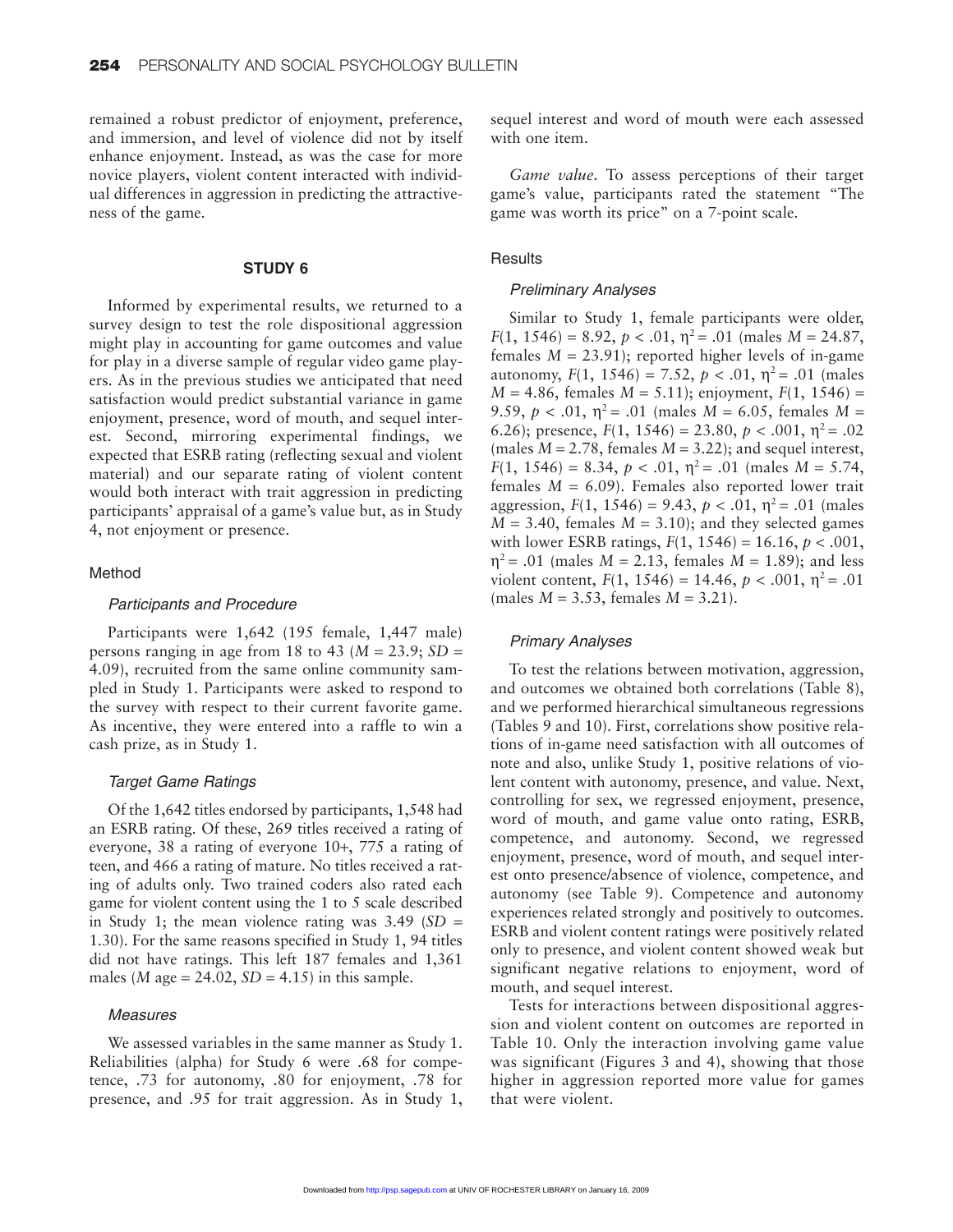|                           |           | 2      | 3        | 4        |          | 6        |          | 8        | 9        | 10       |
|---------------------------|-----------|--------|----------|----------|----------|----------|----------|----------|----------|----------|
| 1. Sex                    |           |        |          |          |          |          |          |          |          |          |
| 2. Trait aggression       | $-.08**$  |        |          |          |          |          |          |          |          |          |
| 3. Entertainment Software |           |        |          |          |          |          |          |          |          |          |
| Rating Board rating       | $-.11***$ | .05    |          |          |          |          |          |          |          |          |
| 4. Violent content        | $-.11***$ | .04    | $.72***$ |          |          |          |          |          |          |          |
| 5. In-game autonomy       | $-.01$    | .05    | $.10***$ | $.15***$ |          |          |          |          |          |          |
| 6. In-game competence     | $.07*$    | .03    | .00      | .03      | $.39***$ |          |          |          |          |          |
| 7. Game enjoyment         | $.08**$   | $-.01$ | .04      | $-.04$   | $.40***$ | $.35***$ |          |          |          |          |
| 8. Presence               | $.12**$   | .06    | $.11***$ | $.10***$ | $.42***$ | $.25***$ | $.15***$ |          |          |          |
| 9. Sequel interest        | $.08**$   | .05    | .05      | $-.01$   | $.36***$ | $.34***$ | $.50***$ | $.21***$ |          |          |
| 10. Word of mouth         | $.03*$    | .04    | .03      | $-.02$   | $.29***$ | $.30***$ | $.46***$ | $.20***$ | $.47***$ |          |
| 11. Game value            | $-.02$    | .05    | $.09**$  | $.10**$  | $.34***$ | $.23***$ | $29***$  | $29***$  | $.34***$ | $.35***$ |

**TABLE 8:** Correlations Between Variables of Interest (Study 6; *n* = 1,548)

\**p* < .05. \*\**p* < .01. \*\*\**p* < .001.

**TABLE 9:** Simultaneous Regressions of Relations Between Game Content (Entertainment Software Rating Board [ESRB] and Violence Ratings) and In-Game Need Satisfaction on Outcomes (Study 6; *n* = 1,548)

| Dependent Variables                                           |                  |                                                                      | $ESRB$ $\beta$                               | Violence $\beta$                             |
|---------------------------------------------------------------|------------------|----------------------------------------------------------------------|----------------------------------------------|----------------------------------------------|
| Enjoyment<br>$R^2$ = .01, .21<br>$R^2_{h} = .01, .23$         | Step 1<br>Step 2 | Sex<br>Game content<br>In-game competence<br>In-game autonomy        | $.08**$<br>.02<br>$.27***$<br>$.30***$       | $.08**$<br>$-.10***$<br>$.27***$<br>$.30***$ |
| Presence<br>$R^2$ = .02, .20<br>$R^2$ <sub>b</sub> = .02, .21 | Step 1<br>Step 2 | Sex<br>Game content<br>In-game competence<br>In-game autonomy        | $.12***$<br>$.09***$<br>$.16***$<br>$.36***$ | $.11***$<br>$.05*$<br>$.12***$<br>$.37***$   |
| Word of mouth<br>$R^2 = .00, .18$<br>$R^2_{h} = .00, .18$     | Step 1<br>Step 2 | Sex<br>Game content<br>In-game competence<br>In-game autonomy        | .03<br>.02<br>$.24***$<br>$.26***$           | .03<br>$-.05*$<br>$.26***$<br>$.26***$       |
| Sequel interest<br>$R^2 = .02, .17$<br>$R^2_{h} = .02, .20$   | Step 1<br>Step 2 | <b>Sex</b><br>Game content<br>In-game competence<br>In-game autonomy | $.08**$<br>.02<br>$.22***$<br>$.20***$       | $.08**$<br>$-.04$<br>$.23***$<br>$.21***$    |
| Game value<br>$R^2$ = .00, .18<br>$R^2_{h} = 01, .15$         | Step 1<br>Step 2 | <b>Sex</b><br>Game content<br>In-game competence<br>In-game autonomy | $-.02$<br>.00<br>$.26***$<br>$.25***$        | $-.02$<br>.02<br>$.11***$<br>$.33***$        |

NOTE:  $R^2$ <sub>a</sub> is variance estimate for each step of regression for violence content as ESRB.  $R^2$ <sub>b</sub> is variance estimate for each step of regression for violence content as coded by expert raters.

\**p* < .05. \*\**p* < .01. \*\*\**p* < .001.

# Brief Discussion

Results largely followed the pattern from previous studies. Violent content added little, and in some cases detracted from, motivation and enjoyment once accounting for gameplay autonomy and competence. In addition, although accounting for only a small portion of variance, interactions suggested that trait aggression enhances the preference for and valuation of more violent games, but not enjoyment or presence.

# **GENERAL DISCUSSION**

Violence in video games is a controversial topic and a subject of strong debate among researchers. Most of the controversy surrounds the benefits versus hazards of gameplay and especially whether exposure to violent games causes aggressive behavior (e.g., Anderson, 2004; Funk, Baldacci, Pasold, & Baumgardner, 2003). In this series of studies we asked a different question, namely, whether the inclusion of violence and gore in video games adds to enjoyment or preference and if so, for whom. Six studies utilized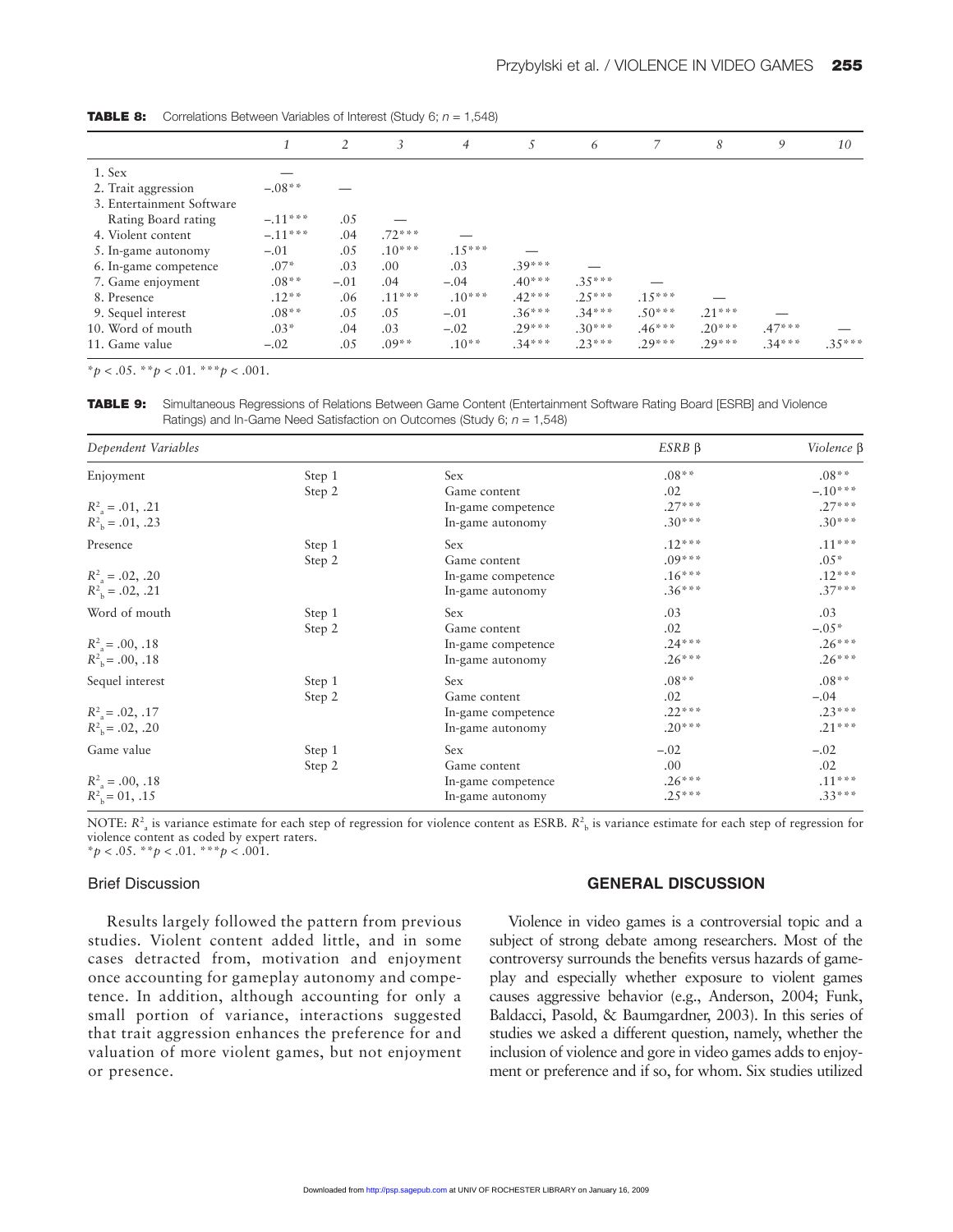| Dependent Variables                |        |                  | Entertainment<br>Software Rating<br>Board (ESRB) $\beta$ | Violence<br>β |
|------------------------------------|--------|------------------|----------------------------------------------------------|---------------|
| Enjoyment                          | Step 1 | Sex              | $.08**$                                                  | $.08**$       |
|                                    | Step 2 | Trait aggression | .00                                                      | $-.09$        |
| $R^2$ <sub>2</sub> = .01, .01, .01 |        | Game content     | .05                                                      | $-.05$        |
| $R^2_{b} = .01, .01, .01$          | Step 3 | Interaction      | .01                                                      | .08           |
| Presence                           | Step 1 | <b>Sex</b>       | $.12***$                                                 | $.12***$      |
|                                    | Step 2 | Trait aggression | $.07**$                                                  | $.09***$      |
| $R^2 = .02, .04, .04$              |        | Game content     | $.12***$                                                 | $.06*$        |
| $R^2$ <sub>b</sub> = .02, .04, .04 | Step 3 | Interaction      | $-.06$                                                   | $-.07$        |
| Word of mouth                      | Step 1 | Sex              | .03                                                      | .03           |
|                                    | Step 2 | Trait aggression | $.05*$                                                   | $-.02$        |
| $R^2 = .00, .01, .01$              |        | Game content     | $.05*$                                                   | $-.01$        |
| $R^2 = .00, .00, .00$              | Step 3 | Interaction      | $-.11$                                                   | $-.06$        |
| Sequel interest                    | Step 1 | Sex              | $.08**$                                                  | $.08**$       |
|                                    | Step 2 | Trait aggression | .05                                                      | .01           |
| $R^2 = .01, .01, .01$              |        | Game content     | .04                                                      | .08           |
| $R^2_{h} = .01, .01, .01$          | Step 3 | Interaction      | $-.18$                                                   | $-.07$        |
| Game value                         | Step 1 | <b>Sex</b>       | $-.02$                                                   | $-.02$        |
|                                    | Step 2 | Trait aggression | .02                                                      | .07           |
| $R^2 = .00, .00, .01$              |        | Game content     | .03                                                      | .06           |
| $R^2$ <sub>b</sub> = .00, .00, .01 | Step 3 | Interaction      | $.33**$                                                  | $.20*$        |

**TABLE 10:** The Effects of Game Content on Outcomes as Moderated by Trait Aggression (Study 6; *n* = 1,548)

NOTE:  $R^2$  is variance estimate for each step of regression for violence content as ESRB.  $R^2$  is variance estimate for each step of regression for violence content as coded by expert raters. \**p* < .05. \*\**p* < .01. \*\*\**p* < .001.



Figure 3 The effect of game rating (Entertainment Software Rating Board) on game value as moderated by trait aggression (low/high): Study 6.

the framework of self-determination theory to examine the contribution that violent game content makes to motivation, independent of the contributions of ingame psychological need satisfactions for competence and autonomy.



**Figure 4** The effect of game violence level on game value as moderated by trait aggression (low/high): Study 6.

Results of the studies revealed consistently robust relations between players' experience of psychological need satisfaction and enjoyment, presence, preference for future play, word of mouth, and game value, supporting the general tenets of cognitive evaluation theory (Deci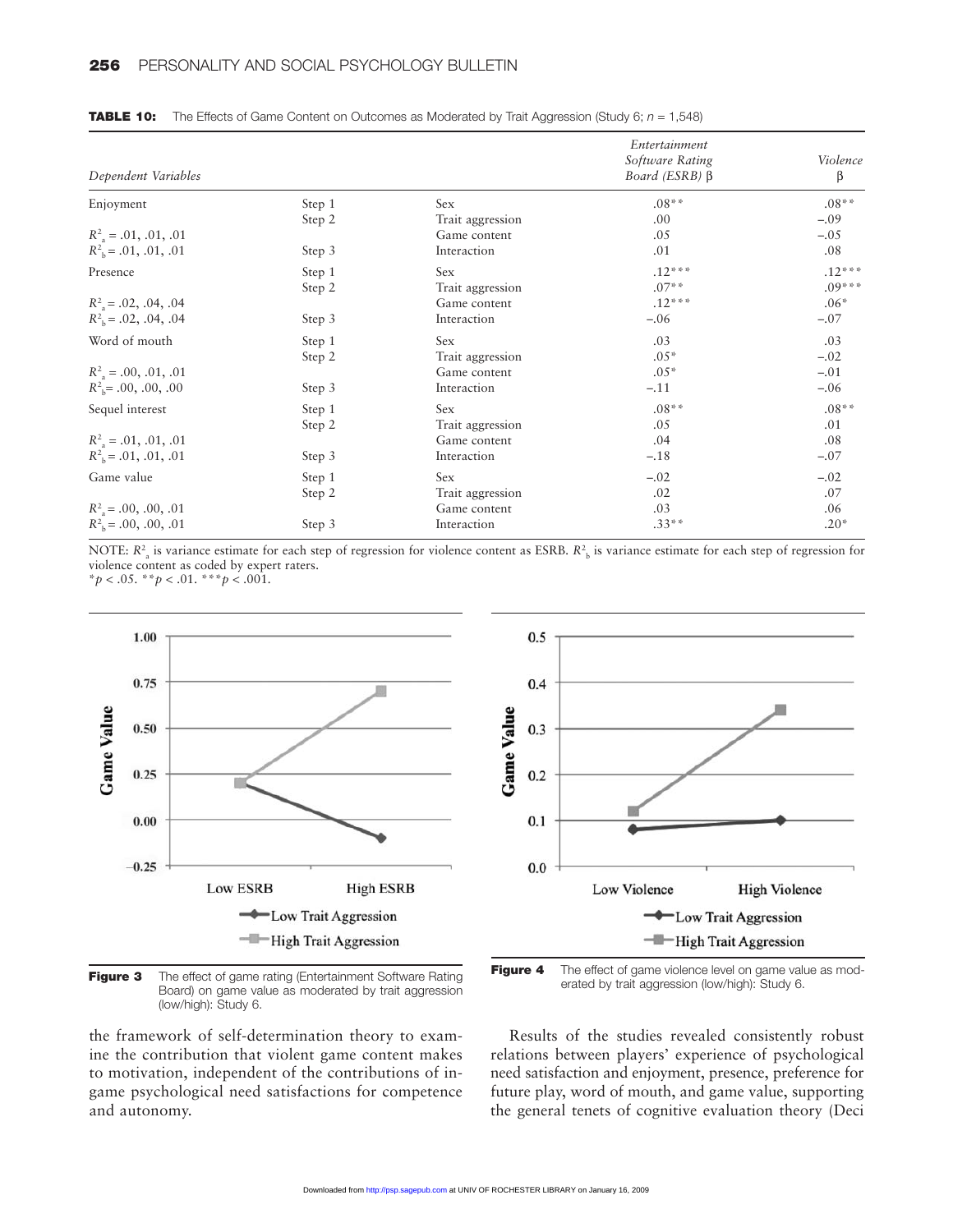& Ryan, 1985). The findings also suggested that violent video game content adds little or no unique predictive variance to player enjoyment or preferences. Violent game content interacted, however, with individual differences in aggression to account for opting-in behaviors, as indicated by future preference and game value ratings. Persons high in aggression did not consistently enjoy violent games more than nonviolent ones, but they did have a stronger preference and value for them.

More specifically, in Study 1 we assessed an online sample of persons who are regularly engaged in video games to look for a connection between violent content and player enjoyment. Overall, we did not find any relation between game enjoyability and violent contents. In fact, when controlling for psychological need satisfaction, violent content was weakly negatively related to game enjoyment, presence, word of mouth, and sequel interest. Study 2 introduced dispositional aggression as a factor that might be related to interest in violent video games. When participants were exposed to a violent video game, psychological need satisfaction accounted for a large share of game enjoyment, presence, and preference for future play. In this study, trait aggression accounted for unique predictive variance in preference for future play but not enjoyment or presence, suggesting that individual differences in aggression might influence opting-in behavior. Studies 3 and 4 further examined the role of individual differences in aggression in relation to violent game content. In Study 3, trait aggression moderated the effects of violent versus nonviolent conditions on future preference, enjoyment, and immersion. However, in Study 3 we used two different games that had been used in a classic study by Anderson et al. (2004) to represent these violent and nonviolent conditions, which may have introduced potential confounds. Thus, in Study 4 we addressed these potential confounds by presenting participants with structurally equivalent gameplay within which we experimentally manipulated the level of violence. In this better controlled study we found a crossover interaction, with participants high in trait aggression showing more preference for future play with the violent version but not more enjoyment or presence, results that were more consistent with findings from Studies 1 and 2. In Study 5, we expanded the generalizability of our findings by sampling young males who were frequent players, again showing main effects for need satisfaction, no main effects for violent content, and interactions suggesting higher violent game preference and enjoyment for those high in aggression. In Study 6 we returned to an online sample and again found evidence of an association between aggressive traits and value for violent games but no effect on enjoyment. In sum, violence in games did not generally add to enjoyment or presence, and on average, violent contents were not more preferred by players, either in the lab or in field studies of regular gamers. Persons high in trait aggression did, however, report a greater preference for violent games in future play, but they did not reliably enjoy violent games more than nonviolent ones or find them more immersive. Moreover, this interaction between trait aggression and preferences or enjoyment disappeared when we controlled for autonomy and competence, suggesting that trait aggressive persons may simply experience more choice/freedom or effectiveness in a more violent game scenario.

We were also interested in whether violent content was correlated with greater feelings of competence or autonomy, which would suggest the special potential of such contents to fulfill these psychological needs. Those relations were not significant in Studies 1, 3, 4, and 5 where it was relevant to test them. In Study 6, however, violence ratings were mildly but significantly associated with more autonomy, both for our rating and that from ESRB. Further inspection of this relation suggested it was due largely to the popular massively multiplayer online (MMO) *World of Warcraft*, which received both a high violence rating and was perceived as allowing a lot of autonomy. Like *Grand Theft Auto* mentioned earlier, *World of Warcraft* affords a wide range of in-game choices, areas to explore, and different ways to play. Yet because it entails combat with animated human characters it rates as high violence on both ESRB and our coding systems. When this title was removed, the correlation of violence and autonomy was no longer in evidence.

It thus appears that although violent or gory games can offer challenges and options that foster autonomy and competence, so can equally option-laden and competence-challenging nonviolent games. At the same time, we did detect a weak effect for more mature or violent games to engender feelings of presence, suggesting that such contents can at times pull players into somewhat greater immersion in the game experience.

In these studies we also identified a subgroup of high trait aggressive players that were more likely to prefer violent contents. This finding suggests that there may be individual differences associated with consumption of violent games. Yet as Huesmann et al. (2003) suggested, it is also likely that early exposure to violent media can lead to greater propensities for aggression, both virtual and real world. Thus, both traits and environments are relevant, and one limitation in our studies is we did not collect histories of media consumption or exposure. Future studies might explore this and other potential moderators of responses to violent contents, such as cultural norms, mindfulness, sensation seeking, past exposure to interpersonal or family violence, and other constructs of interest.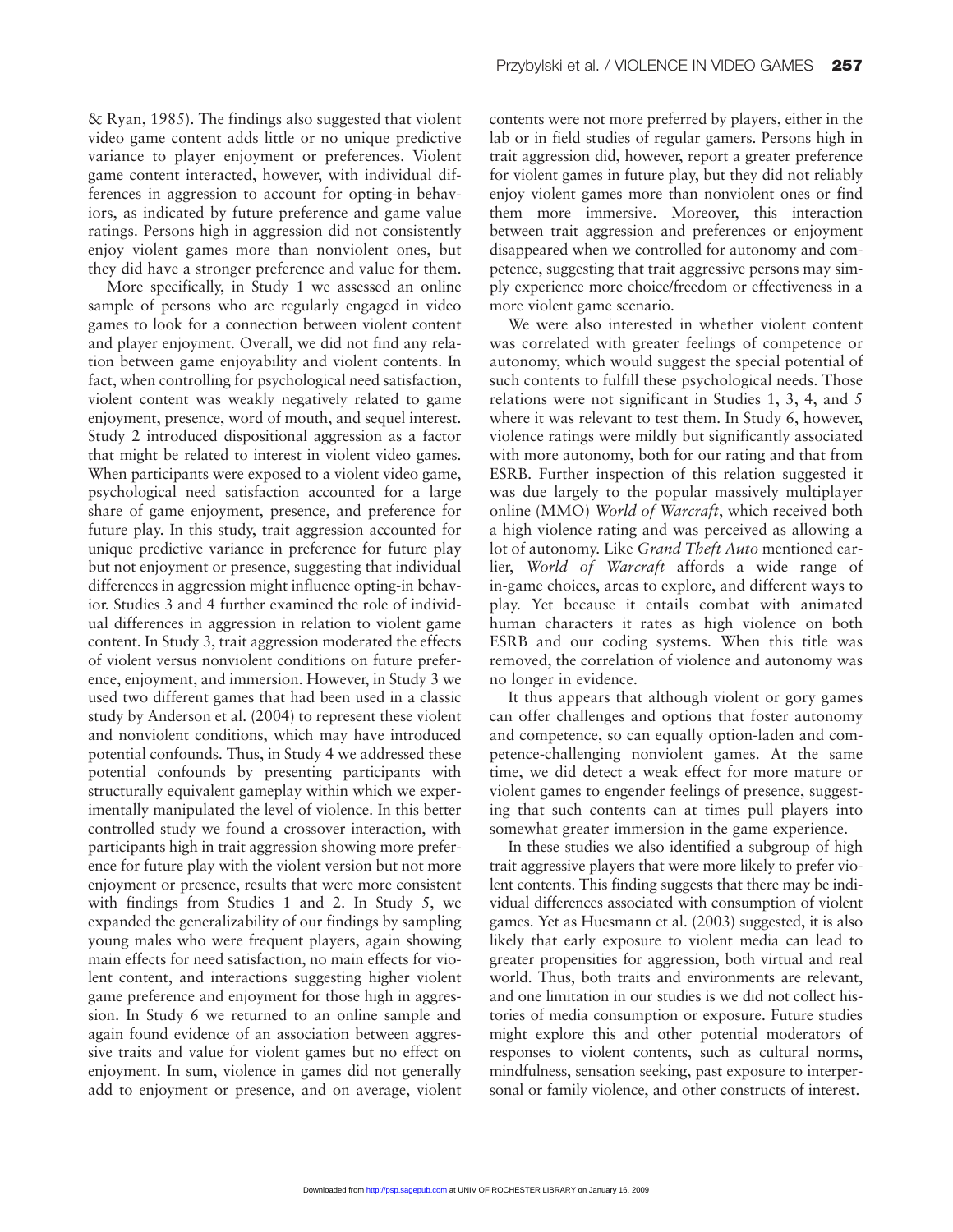There were other limitations to the present studies. First, participants in all six studies were from North America and Europe, and thus results may not generalize to game consumers around the globe. Given the popularity of video games in East Asian cultures, and the fact they are often played in public arcade or club contexts, inclusion of such samples would be timely. Second, we relied on self-report measures of need satisfaction, enjoyment, game value, and other variables. Behavioral measures (e.g., tracking purchases and choices over time) would supplement these findings. Third, in some studies we used ratings provided by the ESRB to quantify violent contents, alongside our own rating scheme. Parental groups and researchers have expressed reservations about the validity of the ESRB categories (Thompson, Tepichin, & Haninger, 2006). Future studies might want to examine more exactingly how violence is depicted in games as an influence on a variety of outcomes. Researchers might also assess players' violent feelings while playing and their associations with outcomes.

The present studies explored the role of violent content in motivating video game play. Although many people, including many game developers and popular commentators, assume that violence motivates players or adds to video game enjoyment, our findings do not support that intuition. Instead, they suggest that video games are enjoyable, immersive, and motivating insofar as they offer opportunities for psychological need satisfaction, specifically experiences of competence and autonomy, to which violent content per se is largely unrelated. Although violent game contents did little to add to or detract from outcomes when other need satisfactions were considered, violent contents were more preferred by persons high in trait aggression. This suggests that even if violence may not be important to game enjoyment or popularity for most people, and may even turn off those low in aggression, there may be a subgroup of high aggressive persons particularly prone to their consumption. There are important implications of these findings for game developers and consumers, especially as they point toward wider opportunities to satisfy needs in less violent-oriented contexts. These results also suggest that aggression per se is not intrinsically motivating or associated with the satisfaction of basic psychological needs, findings that should be further examined both within and outside the domain of virtual activities.

# **REFERENCES**

- Anderson, C. A. (2004). An update on the effects of violent video games. *Journal of Adolescence*, *27*, 113-122.
- Anderson, C. A., Carnagey, N. L., Flanagan, M., Benjamin, A. J., Eubanks, J., & Valentine, J. C. (2004). Violent video games: Specific effects of violent content on aggressive thoughts and behavior. *Advances in Experimental Social Psychology*, *36*, 199-249.
- Bartholow, B. D., Bushman, B. J., & Sestir, M. A. (2006). Chronic violent video game exposure and desensitization to violence: Behavioral and event-related brain potential data. *Journal of Experimental Social Psychology*, *42*, 532-539.
- Bartle, R. A. (2004). *Designing virtual worlds*. Berkeley, CA: New Riders.
- Blumler, J., & Katz, E. (1974). *The uses of mass communications*. Beverly Hills, CA: Sage.
- Bushman, B. J., & Geen, R. G. (1990). Role of cognitive-emotional mediators and individual differences in the effects of media violence on aggression. *Journal of Personality and Social Psychology*, *58*, 156-163.
- Buss, A. H., & Perry, M. P. (1992). The aggression questionnaire. *Journal of Personality and Social Psychology*, *63*, 452-459.
- Deci, E. L., Koestner, R., & Ryan, R. M. (1999). A meta-analytic review of experiments examining the effects of extrinsic rewards on intrinsic motivation. *Psychological Bulletin*, *125*, 627-668.
- Deci, E. L., & Ryan, R. M. (1980). The empirical exploration of intrinsic motivational processes. In L. Berkowitz (Ed.), *Advances in experimental social psychology* (Vol. 13, pp. 39-80). San Diego, CA: Academic Press.
- Deci, E. L., & Ryan, R. M. (1985). *Intrinsic motivation and selfdetermination in human behavior*. New York: Plenum.
- Frederick, C. M., & Ryan, R. M. (1995). Self-determination in sport: A review using cognitive evaluation theory. *International Journal of Sport Psychology*, *26*, 5-23.
- Freud, S. (1915). Instincts and their vicissitudes. In J. Strachey (Trans. & Gen. Ed.), *The standard edition of the complete psychological works of Sigmund Freud* (Vol. 14, pp. 111-140). London: Hogarth Press.
- Funk, J. B., Baldacci, H., Pasold, T., & Baumgardner, J. (2003). Violence exposure in real-life, video games, television, movies and the Internet: Is there desensitization? *Journal of Adolescence*, *27*, 23-29.
- Huesmann, L., Moise, J., Podolski, C., & Eron, L. (2003). Longitudinal relations between children's exposure to TV violence and their aggressive and violent behavior in young adulthood: 1977-1992. *Developmental Psychology*, *39*, 201-221.
- Johnston, D. D. (1995). Adolescents' motivation for viewing graphic horror. *Human Communication Research*, *21*, 522-552.
- Jones, G. (2002). *Killing monsters: Why children need fantasy, superheroes, and make-believe violence*. New York: Basic Books.
- Kirsch, S. J. (2006). *Children, adolescents, and media violence*. Thousand Oaks, CA: Sage.
- McAuley, E., Duncan, T., & Tammen, V. V. (1989). Psychometric properties of the Intrinsic Motivation Inventory in a competitive sport setting: A confirmatory factor analysis. *Research Quarterly for Exercise and Sport*, *60*, 48-58.
- McCarthy, D., Curran, S., & Byron S. (2005). *The art of producing games*. Boston: Muska & Lipman.
- Ryan, R. M. (1982). Control and information in the intrapersonal sphere: An extension of cognitive evaluation theory. *Journal of Personality and Social Psychology*, *43*, 450-461.
- Ryan, R. M., & Deci, E. L. (2000a). Intrinsic and extrinsic motivations: Classic definitions and new directions. *Contemporary Educational Psychology*, *25*, 54-67.
- Ryan, R. M., & Deci, E. L. (2000b). Self-determination theory and the facilitation of intrinsic motivation, social development, and well-being. *American Psychologist*, *55*, 68-78.
- Ryan, R. M., & Deci, E. L. (2007). Active human nature: Self-determination theory and the promotion and maintenance of sport, exercise, and health. In M. S. Hagger & N. L. D. Chatzisarantis (Eds.), *Self-determination in sport and exercise* (pp. 1-19). New York: Human Kinetics.
- Ryan, R. M., Rigby, C. S., & Przybylski, A. (2006). The motivational pull of video games: A self-determination theory approach. *Motivation and Emotion*, *30*, 347-364.
- Schneider, E. F., Lang, A., Shin, M., & Bradley, S. D. (2004). Death with a story: How story impacts emotional, motivational, and physiological responses to first-person shooter video games. *Human Communication Research*, *30*, 361-375.
- Sherry, J. L., Lucas, K., Greenberg, B., & Lachlan, K. (2006). Video game uses and gratifications as predictors of use and game preference. In P. Vorderer & J. Bryant (Eds.), *Playing computer games: Motives,*